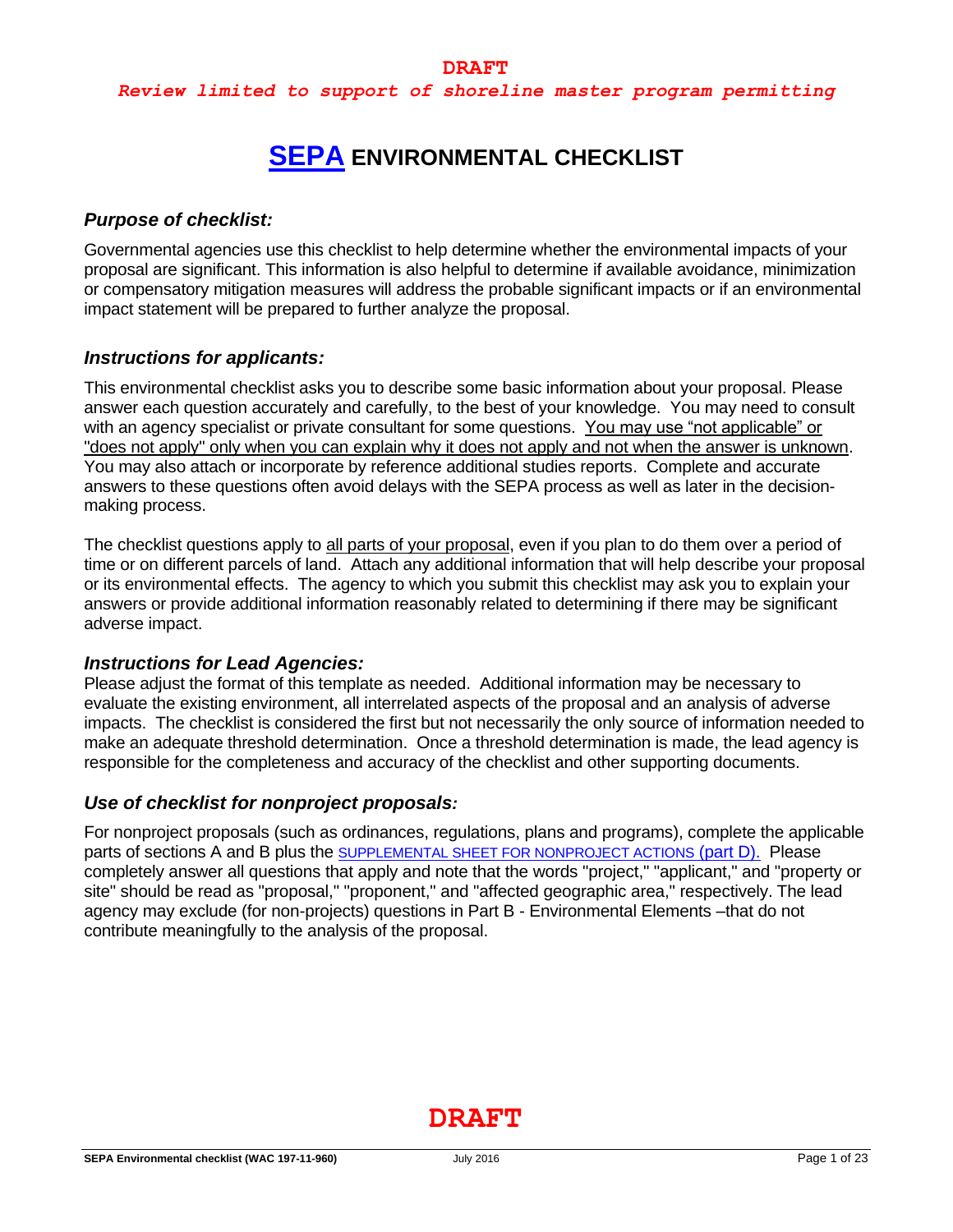# *Review limited to support of shoreline master program permitting A. Background* **[[HELP](https://ecology.wa.gov/Regulations-Permits/SEPA/Environmental-review/SEPA-guidance/SEPA-checklist-guidance/SEPA-Checklist-Section-A-Background)]**

## **1. Name of proposed project, if applicable**:

Mukilteo Parklet

#### **2. Name of applicant:**

Port of Everett

# **3. Address and phone number of applicant and contact person:**

Laura Gurley, Director of Planning Port of Everett 1205 Craftsman Way, Suite 200 Everett, WA 98201 (425) 388-0720 [laurag@portofeverett.com](mailto:laurag@portofeverett.com)

List of Contributors to this Environmental Checklist:

| Landau Associates, Inc.          | Hough Beck & Baird, Inc.  |
|----------------------------------|---------------------------|
| 130 2 <sup>nd</sup> Avenue South | 2101 4th Ave, Suite 1800, |
| Edmonds, WA 98020                | Seattle, WA 98121         |
| (Environmental Services)         | (Landscape Architecture)  |
|                                  |                           |

#### **4. Date checklist prepared:**

March 2022

# **5. Agency requesting checklist:**

Port of Everett (Port)

# **6. Proposed timing or schedule (including phasing, if applicable):**

The Port plans to complete the proposed project improvements by Spring 2022.

### **7. Do you have any plans for future additions, expansion, or further activity related to or connected with this proposal? If yes, explain.**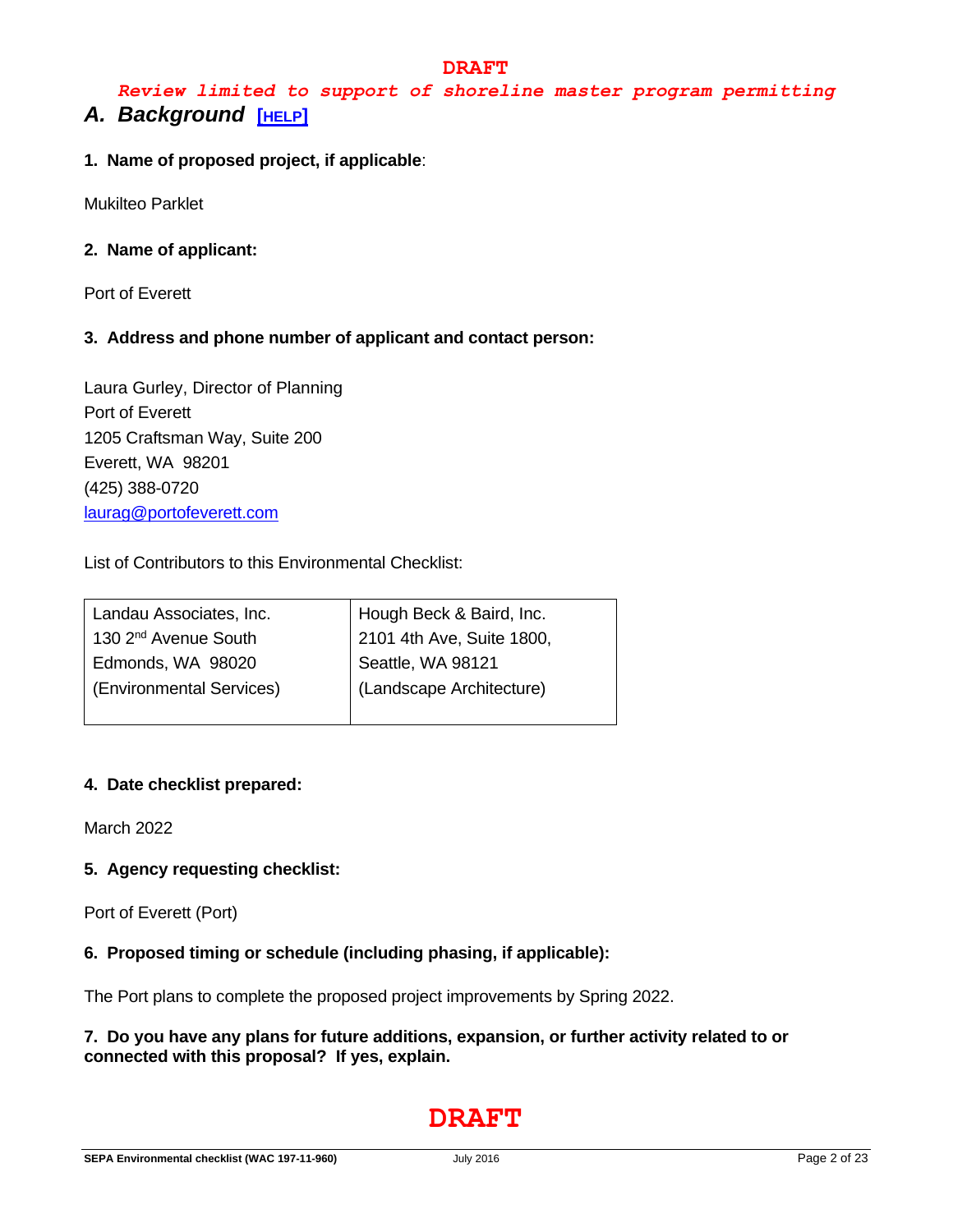# *Review limited to support of shoreline master program permitting*

Future plans may include the addition of a permanent patio cover by Ivar's restaurant.

# **8. List any environmental information you know about that has been prepared, or will be prepared, directly related to this proposal.**

• Floodplain Development Assessment

Please contact Laura Gurley at (425-388-0720) or [LauraG@portofeverett.com](mailto:LauraG@portofeverett.com) to review environmental information relating to the proposed project.

# **9. Do you know whether applications are pending for governmental approvals of other proposals directly affecting the property covered by your proposal? If yes, explain.**

There are no known applications for approvals or other proposals associated with the properties affected by the proposed project.

# **10. List any government approvals or permits that will be needed for your proposal, if known.**

- Shoreline Master Program (City of Mukilteo) Shoreline Substantial Development Permit
- Floodplain Development permit
- Public Works permit
- Building permit (*To be confirmed*)

**11. Give brief, complete description of your proposal, including the proposed uses and the size of the project and site. There are several questions later in this checklist that ask you to describe certain aspects of your proposal. You do not need to repeat those answers on this page. (Lead agencies may modify this form to include additional specific information on project description.)**

The Port of Everett (Port) is proposing development of a "parklet" on parcels (Snohomish County Parcel No. 28040400200100 and 28040400203000; [Site]) that were formerly part of the approach ramp for the former Washington State Ferry Terminal which included drive lanes, a utility shed, and ticketing building, all of which have been demolished by WSDOT as part of their new ferry terminal development to the east. Prior to turning the Site over to the Port, WSDOT repaved the project site, installed railings on the waterward end and constructed a vertical concrete block wall on the west side to separate the site from the adjacent Losvar Condominium property. The Port is partnering with Ivar's to repurpose the parcel for public park space and seasonal outdoor dining space. The dining space will be leased to Ivar's and will be separated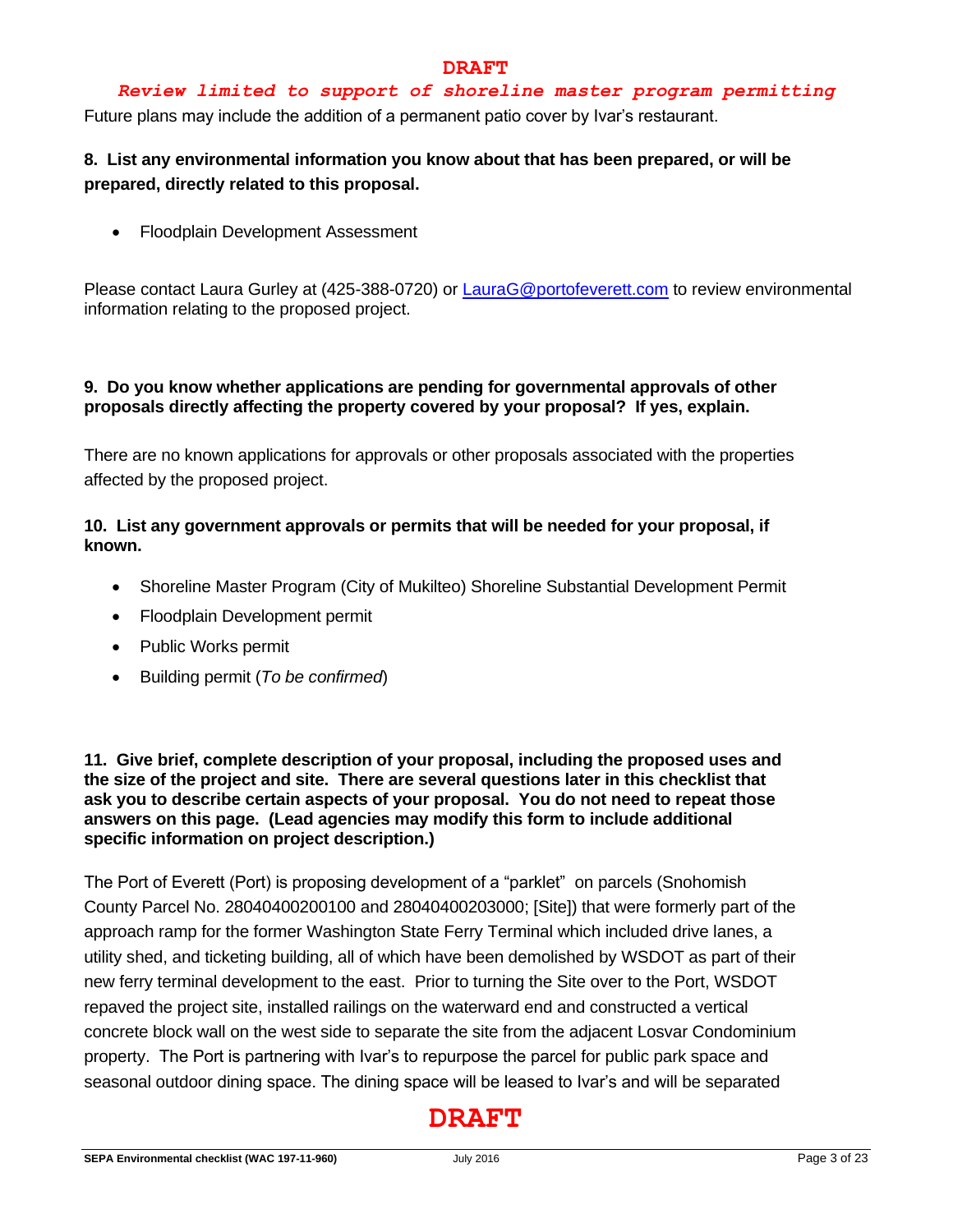#### *Review limited to support of shoreline master program permitting*

from the publicly accessible portion of the parklet. This separation will be moveable to allow for special events. It is anticipated that Ivar's will be leasing offsite parking spaces from neighboring property owner(s) to accommodate the additional capacity associated with increase dining space.

The park space will include:

- Above-ground plant containers in the parcel and also adjacent to Front Street right of way to provide separation of the parklet from the street.
- Benches and picnic table for public seating.
- Resetting two interpretive signs.
- Replacement of existing wood plant containers located in the Front Street right of way immediately in front of Ivar's.
- Decorative panels affixed to the existing concrete block wall.
- Low-level and shielded accent lighting with electrical service at the existing concrete block wall.

The dining space will include:

- Seasonal outdoor tables, umbrellas and chairs provided by Ivar's Restaurant.
- Above-ground plant containers combined with a physical separation element (e.g. panel fence or railing) to provide separation from the public park component of the site.

Improvements across the Site include decorative treatment on the surface of the existing asphalt (e.g. colored sealcoat or similar product) and the plant containers will be set within areas of rounded cobble rock and boulder on top of the existing asphalt. The existing WSDOT installed guardrail and concrete block wall on the west side of the site will remain as-is. No disturbance is anticipated to the bulkhead or rip-rap along the shoreline.

**12. Location of the proposal. Give sufficient information for a person to understand the precise location of your proposed project, including a street address, if any, and section, township, and range, if known. If a proposal would occur over a range of area, provide the range or boundaries of the site(s). Provide a legal description, site plan, vicinity map, and topographic map, if reasonably available. While you should submit any plans required by the agency, you are not required to duplicate maps or detailed plans submitted with any permit applications related to this checklist.**

The Site is located at 700 Front Street in the City of Mukilteo, Snohomish County, Washington; Township 28N, Range 4E, Section 4. The project includes improvements to Snohomish County Parcel No. 28040400200100, upland portion of Parcel No. 28040400203000, and adjacent Front Street right of way. See attached Vicinity Map.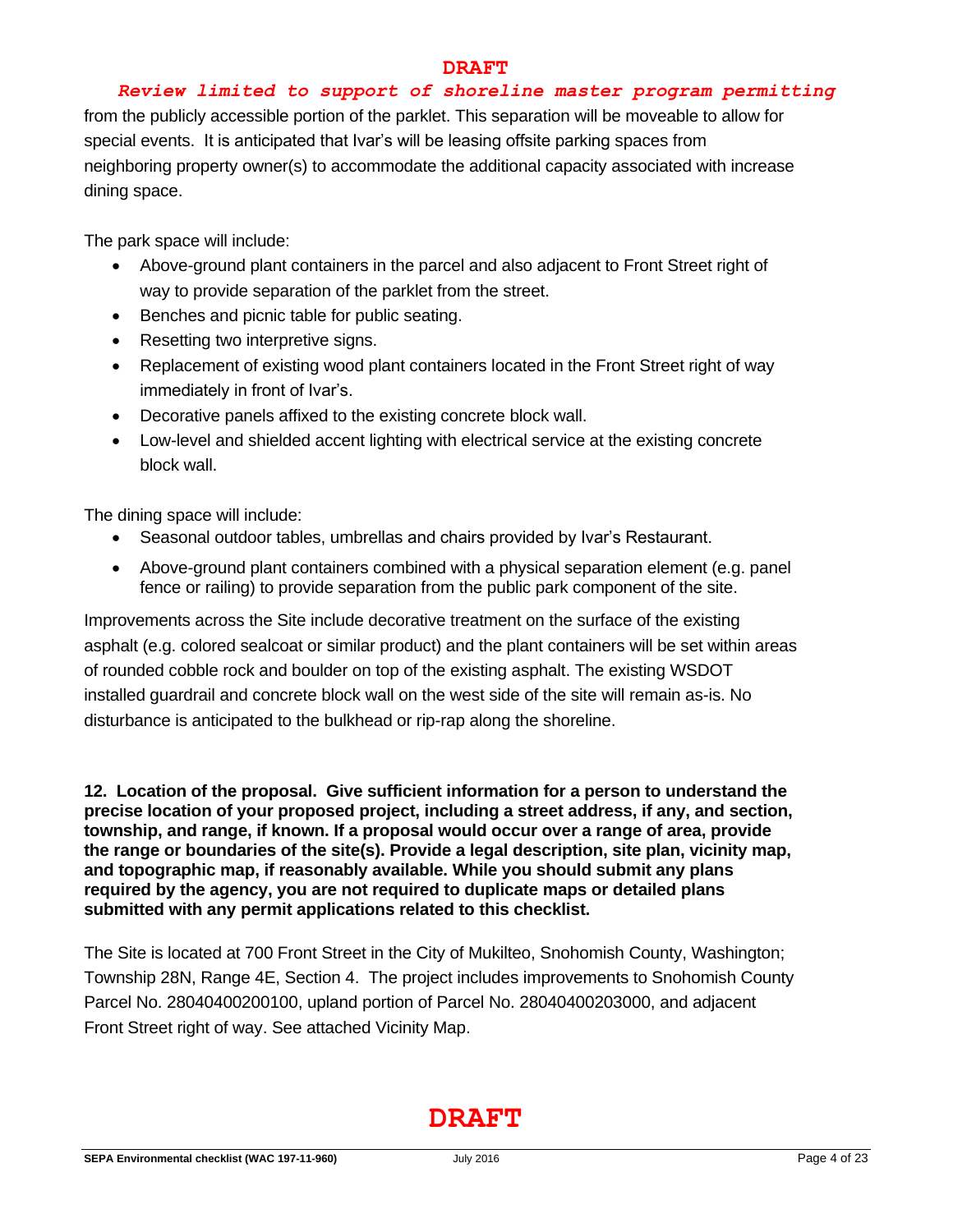# *Review limited to support of shoreline master program permitting B. Environmental Elements* [[HELP](https://ecology.wa.gov/Regulations-Permits/SEPA/Environmental-review/SEPA-guidance/SEPA-checklist-guidance/SEPA-Checklist-Section-B-Environmental-elements)]

- **1.** *Earth*[\[help\]](https://ecology.wa.gov/Regulations-Permits/SEPA/Environmental-review/SEPA-guidance/SEPA-checklist-guidance/SEPA-Checklist-Section-B-Environmental-elements/Environmental-elements-Earth)
- **a. General description of the site:**

(circle one): Flat, rolling, hilly, steep slopes, mountainous, other

### **b. What is the steepest slope on the site (approximate percent slope)?**

The Site is relatively flat.

**c. What general types of soils are found on the site (for example, clay, sand, gravel, peat, muck)? If you know the classification of agricultural soils, specify them and note any agricultural land of long-term commercial significance and whether the proposal results in removing any of these soils.**

The USCA NRCS Web Soil Survey identifies the Site as "Urban Land". The site sits on fill over original native soils. No agricultural soils exist on the Site.

**d. Are there surface indications or history of unstable soils in the immediate vicinity? If so, describe.**

City of Mukilteo Critical Areas mapping identifies the Site in an area where Geotechnical Report may be required for certain types of activities, but is outside of mapped landslide hazard area.

**e. Describe the purpose, type, total area, and approximate quantities and total affected area of any filling, excavation, and grading proposed. Indicate source of fill.**

Site grading will be minimized to only that necessary for trenching of electrical utilities. It is anticipated that trenching activity would occur only in the area surrounding the existing concrete block wall at the west end of the site within the existing gravel surface that has already been disturbed during construction of the wall (by WSDOT). The existing asphalt will remain in place and the shoreline below the bulkhead will remain undisturbed.

# **f. Could erosion occur as a result of clearing, construction, or use? If so, generally describe.**

Some minor short-term, minimal erosion during construction could occur; however, no long-term erosion is anticipated as a result of the proposed project.

# **g. About what percent of the site will be covered with impervious surfaces after project construction (for example, asphalt or buildings)?**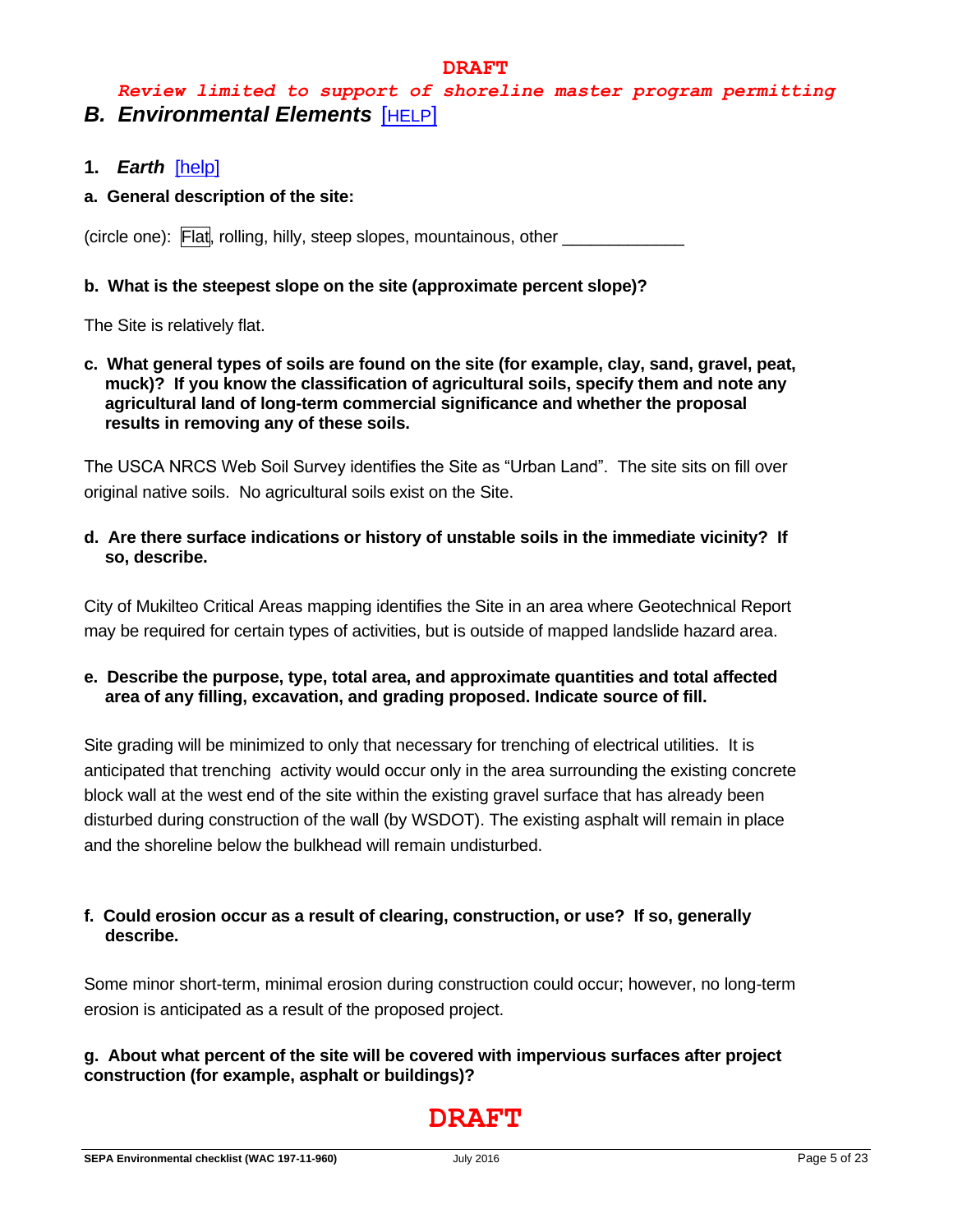# *Review limited to support of shoreline master program permitting*

There will be no change to impervious surface area. The majority of the Site is currently paved with a small gravel portion adjacent to the concrete block wall at the west end.

### **h. Proposed measures to reduce or control erosion, or other impacts to the earth, if any:**

Applicable Port Best Management Practices (BMPs) and discharge controls for the control of potential sources of erosion will be implemented as part of all of the proposal's electrical installation activities. Standard BMPs that are both in accordance with the Washington State Stormwater Management Manual for Western Washington and City of Mukilteo requirements will also be implemented during all activities in the Project area.

# *2. Air*[\[help\]](https://ecology.wa.gov/Regulations-Permits/SEPA/Environmental-review/SEPA-guidance/SEPA-checklist-guidance/SEPA-Checklist-Section-B-Environmental-elements/Environmental-elements-Air)

#### **a. What types of emissions to the air would result from the proposal during construction, operation, and maintenance when the project is completed? If any, generally describe and give approximate quantities if known.**

Construction equipment and vehicles will generate minor amounts of localized carbon monoxide and particulate emissions and possible dust. These emissions are temporary and may slightly degrade local air quality, but the resultant pollutant concentrations will be short-term.

Construction activities will be temporary and are anticipated to last up to 1 month. The anticipated construction equipment for the Project has not yet been estimated as the contract has not moved to the bidding phase. As a result, detailed emissions estimates of construction activities associated with the Project cannot be generated at this time.

# Vulnerability of the Proposal to the Impacts of Climate Change:

The proposal is not likely to be negatively affected by the environmental impacts of climate change. The Port project team is considering potential impacts of climate change in its design for the Site. At this point, the Port has determined the primary physical affect that climate change may have on this Site is sea level rise. The current projected medium change in Puget Sound sea level is 13 inches by 2100 with a range of 6–50 inches. <sup>1</sup> The Final Environmental Impact Statement (FEIS) issued by the Washington State Department of Transportation for the Mukilteo Multimodal Project indicated that overall, recent studies appear to be converging on projected sea level increases in the range of 2 to 4 ft.<sup>2</sup> Some additional variation may occur from this estimated increase within Puget Sound and its adjacent waters, according

*<sup>1</sup>See, http://www.cses.washington.edu/db/pdf/moteetalslr579.pdf*

*<sup>2</sup> See, http://www.wsdot.wa.gov/Projects/Ferries/mukilteoterminal/multimodal/library.htm*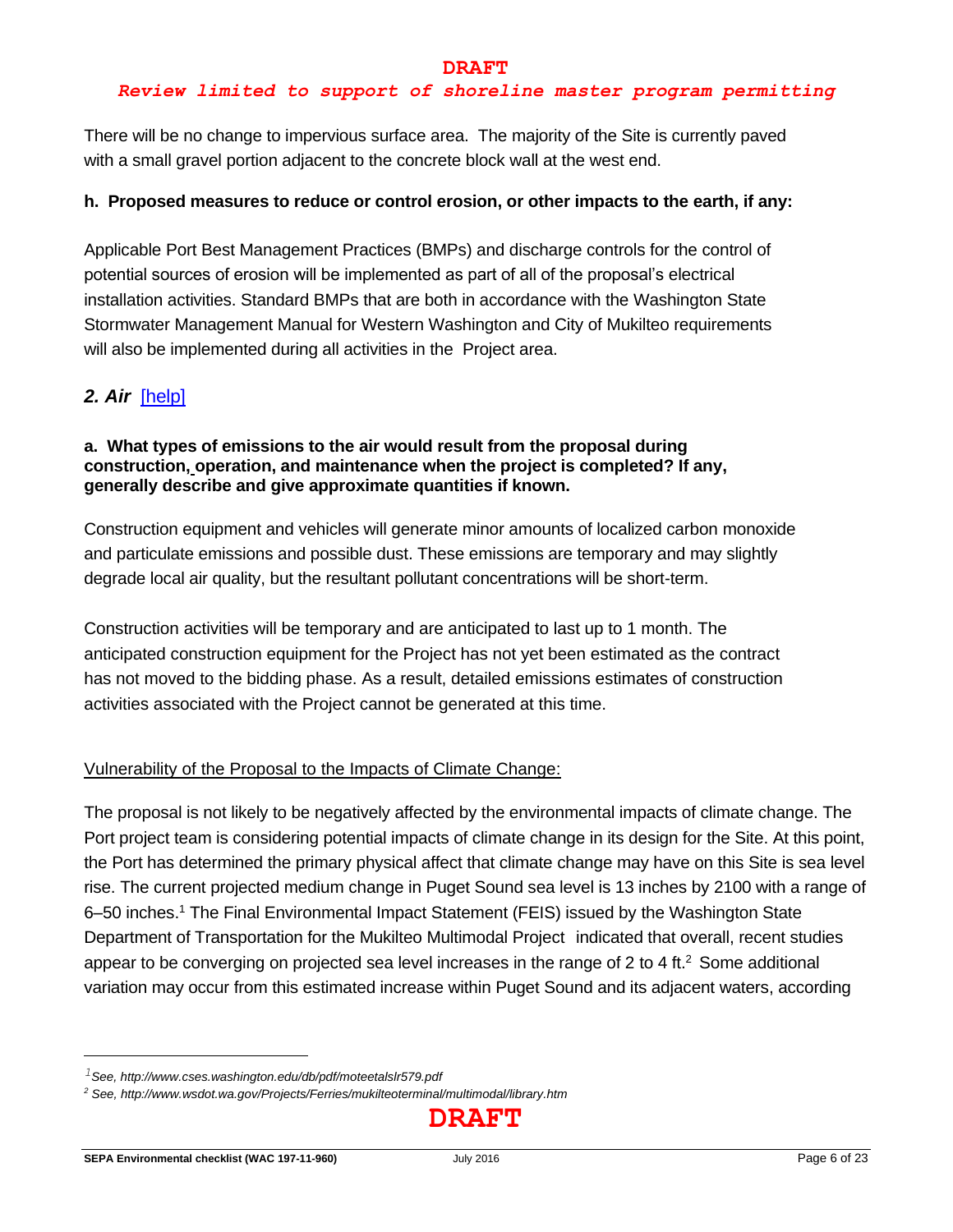#### *Review limited to support of shoreline master program permitting*

to Ecology.<sup>3</sup> The lowest portions of the proposed project area are currently at an elevation of +13.93 ft above MLLW. This will be approximately 0.71 ft above the Highest Astronomical Tide (HAT) elevation (+13.22 ft MLLW) at the Site.

# **b. Are there any off-site sources of emissions or odor that may affect your proposal? If so, generally describe.**

There are no off-site sources of emissions or odor that may affect the proposal.

#### **c. Proposed measures to reduce or control emissions or other impacts to air, if any:**

To reduce carbon monoxide and particulate emissions from gasoline and diesel engines, construction equipment will have the best available emission control devices generally available to the contractor. Because the construction work is temporary, no significant air quality impacts are expected during construction.

*3. Water*[\[help\]](https://ecology.wa.gov/Regulations-Permits/SEPA/Environmental-review/SEPA-guidance/SEPA-checklist-guidance/SEPA-Checklist-Section-B-Environmental-elements/Environmental-elements-3-Water)

#### **a. Surface Water:** [\[help\]](https://ecology.wa.gov/Regulations-Permits/SEPA/Environmental-review/SEPA-guidance/SEPA-checklist-guidance/SEPA-Checklist-Section-B-Environmental-elements/Environmental-elements-3-Water/Environmental-elements-Surface-water)

**1) Is there any surface water body on or in the immediate vicinity of the site (including year-round and seasonal streams, saltwater, lakes, ponds, wetlands)? If yes, describe type and provide names. If appropriate, state what stream or river it flows into.**

The Site is located adjacent to Puget Sound.

#### **2) Will the project require any work over, in, or adjacent to (within 200 feet) the described waters? If yes, please describe and attach available plans.**

Work will occur adjacent (i.e. within 200 feet) to Puget Sound. No in-water work is proposed.

#### **3) Estimate the amount of fill and dredge material that would be placed in or removed from surface water or wetlands and indicate the area of the site that would be affected. Indicate the source of fill material.**

Not applicable.

#### **4) Will the proposal require surface water withdrawals or diversions? Give general description, purpose, and approximate quantities if known.**

No, not applicable.

<sup>3</sup> *See <https://apps.ecology.wa.gov/publications/SummaryPages/1201004.html>*

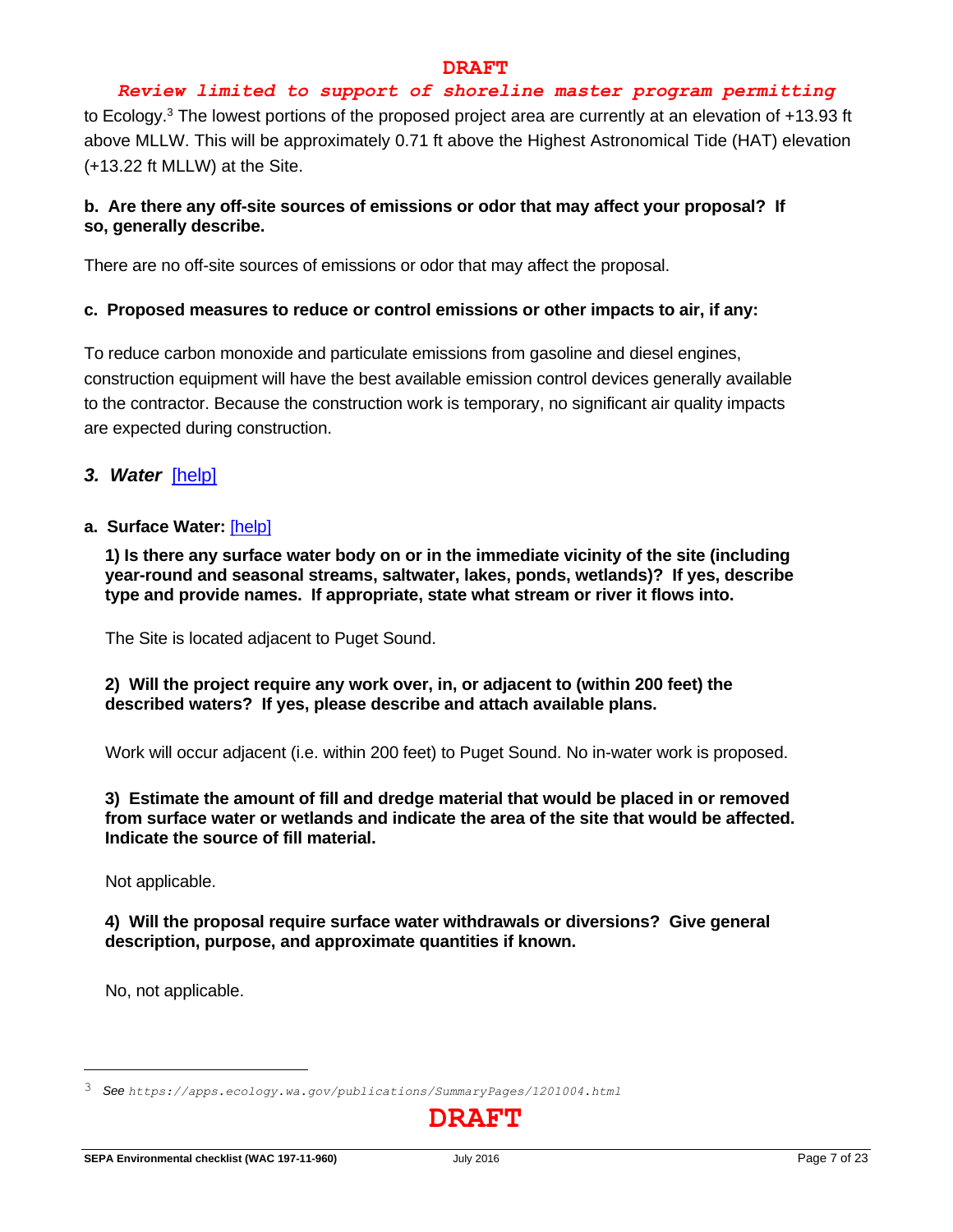*Review limited to support of shoreline master program permitting* **5) Does the proposal lie within a 100-year floodplain? If so, note location on the site plan.**

Federal Emergency Management Agency (FEMA) flood insurance mapping identifies the Site as occurring in the 100-year floodplain, with corresponding base flood elevation (BFE) of 13 ft (NAVD88). Elevations vary across the site from approximately +11.68 to +13.13 feet (NAV88).

### **6) Does the proposal involve any discharges of waste materials to surface waters? If so, describe the type of waste and anticipated volume of discharge.**

No.

### **b. Ground Water: [\[help\]](https://ecology.wa.gov/Regulations-Permits/SEPA/Environmental-review/SEPA-guidance/SEPA-checklist-guidance/SEPA-Checklist-Section-B-Environmental-elements/Environmental-elements-3-Water/Environmental-elements-Groundwater)**

**1) Will groundwater be withdrawn from a well for drinking water or other purposes? If so, give a general description of the well, proposed uses and approximate quantities withdrawn from the well. Will water be discharged to groundwater? Give general description, purpose, and approximate quantities if known.**

No groundwater withdrawal will occur as part of the proposed Project.

**2) Describe waste material that will be discharged into the ground from septic tanks or other sources, if any (for example: Domestic sewage; industrial, containing the following chemicals. . . ; agricultural; etc.). Describe the general size of the system, the number of such systems, the number of houses to be served (if applicable), or the number of animals or humans the system(s) are expected to serve.**

Not applicable. No waste materials associated with domestic sewage or other activities will be discharged into the ground.

#### **c. Water runoff (including stormwater):**

#### **1) Describe the source of runoff (including storm water) and method of collection and disposal, if any (include quantities, if known). Where will this water flow? Will this water flow into other waters? If so, describe.**

Stormwater runoff will be conveyed to existing catch basin on the Site, which conveys runoff to the adjacent shoreline (Puget Sound). The project will no change the area of impervious surface contributing runoff to the onsite catch basin.

# **2) Could waste materials enter ground or surface waters? If so, generally describe.**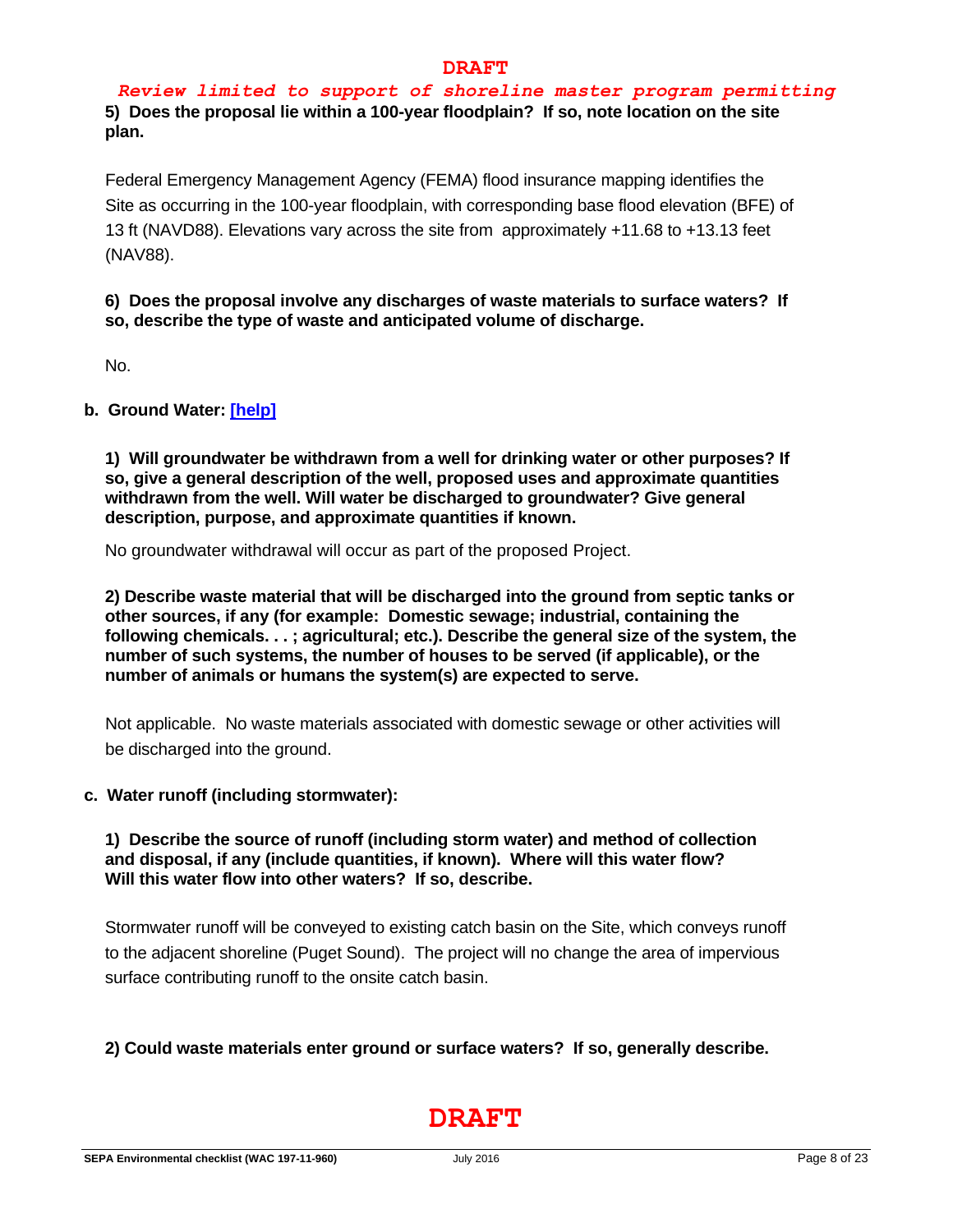*Review limited to support of shoreline master program permitting* No, not applicable.

#### **3) Does the proposal alter or otherwise affect drainage patterns in the vicinity of the site? If so, describe.**

The project will maintain current drainage patterns on the Site.

# **d. Proposed measures to reduce or control surface, ground, and runoff water, and drainage pattern impacts, if any:**

There will be no changes to existing drainage patterns. During construction, standard BMPs for erosion and sediment control will be implemented to minimize impacts from Site runoff. All of the proposal's construction activities will be controlled to avoid and minimize potential impacts to surface water in Puget Sound. of the project will comply with Washington State Stormwater Management Manual for Western Washington and City of Mukilteo code requirements.

### *4. Plants* **[\[help\]](https://ecology.wa.gov/Regulations-Permits/SEPA/Environmental-review/SEPA-guidance/SEPA-checklist-guidance/SEPA-Checklist-Section-B-Environmental-elements/Environmental-elements-4-Plants)**

#### **a. Check the types of vegetation found on the site:**

- \_\_\_\_deciduous tree: alder, maple, aspen, other: cottonwood
- evergreen tree: fir, cedar, pine, other:
- \_\_\_shrubs
- \_\_\_grass
- \_\_\_\_pasture
- \_\_\_\_crop or grain
- Orchards, vineyards or other permanent crops.
- wet soil plants: cattail, buttercup, bullrush, skunk cabbage, other
- \_\_\_\_water plants: water lily, eelgrass, milfoil, other
- \_\_\_\_other types of vegetation: weeds, Himalayan blackberry

#### **b. What kind and amount of vegetation will be removed or altered?**

None, the majority of the Site is currently paved and there is a small strip of crushed rock gravel on the west side.

#### **c. List threatened and endangered species known to be on or near the site.**

Washington Natural Heritage Program (WNHP) data available online<sup>4</sup> does not identify any threatened or endangered plant species within the township, range, section of the project (data current as of July 15, 2021).

<sup>4</sup> See<https://www.dnr.wa.gov/NHPdata>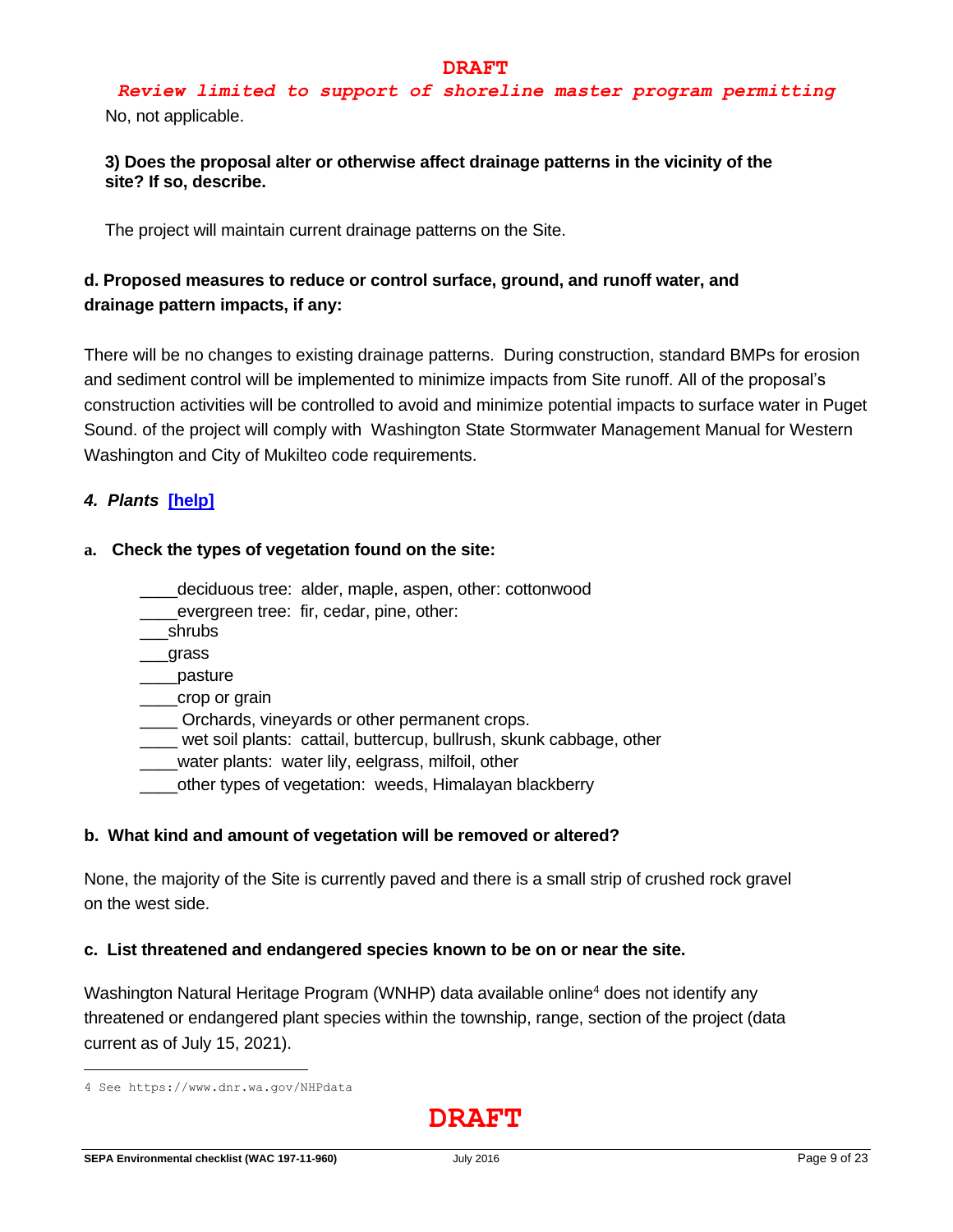#### *Review limited to support of shoreline master program permitting*

#### **d. Proposed landscaping, use of native plants, or other measures to preserve or enhance vegetation on the site, if any:**

Proposed plants will be in above ground containers.

#### **e. List all noxious weeds and invasive species known to be on or near the site.**

None, the Site is currently paved.

#### *5. Animals*[\[help\]](https://ecology.wa.gov/Regulations-Permits/SEPA/Environmental-review/SEPA-guidance/SEPA-checklist-guidance/SEPA-Checklist-Section-B-Environmental-elements/Environmental-elements-5-Animals)

#### **a. List any birds and other animals which have been observed on or near the site or are known to be on or near the site.**

Examples include:

birds: hawk, heron, eagle, songbirds, other: seagull, crow mammals: deer, bear, elk, beaver, other: rabbit fish: bass, salmon, trout, herring, shellfish, other

#### **b. List any threatened and endangered species known to be on or near the site.**

Species lists were obtained from the US Fish and Wildlife Services and NOAA Fisheries websites, and listed threatened or endangered species that might occur in the Site vicinity (specifically Puget Sound) include:

- Puget Sound Chinook salmon (*Oncorhynchus tshawytscha*)
- Puget Sound steelhead (*O. mykiss*)
- Coastal-Puget Sound bull trout (*Salvelinus confluentus*)
- Yelloweye rockfish (*Sebastes ruberrimus*)
- Bocaccio rockfish (*S. paucispinis*)
- Marbled murrelet (*Brachyramphus marmoratus*)
- Yellow-billed cuckoo (*Coccyzus americanus*)
- Streaked horned lark (*Eremophila alpestris strigata*)
- Humpback whale (*Megaptera novaeangliae*)
- Southern Resident killer whale (*Orcinus orca*).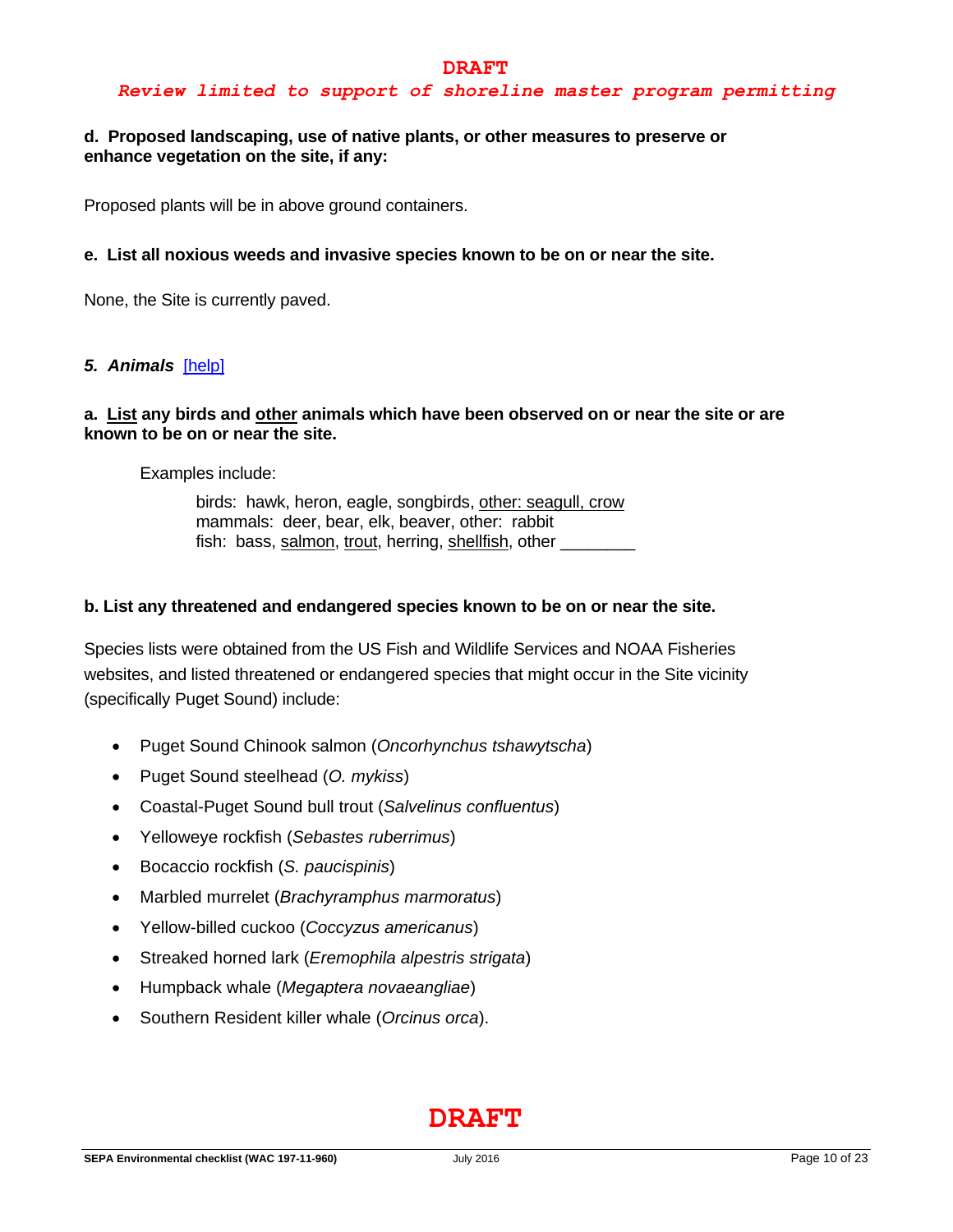#### *Review limited to support of shoreline master program permitting*

The proposed project avoids in-water work, will maintain the area of impervious surface contributing runoff to the aquatic environment, and does not provide suitable habitat for listed terrestrial species, therefore, the project will have no effect on listed threatened or endangered species.

#### **c. Is the site part of a migration route? If so, explain.**

Yes, the Project area is in the Pacific flyway bird migration corridor and nearshore areas of Puget Sound are used by outmigrating and rearing juvenile Chinook, coho, chum, and pink salmon; steelhead trout, sea-run cutthroat trout (subadult and adult), and bull trout (subadult and adult). Adults of each of these species may also migrate in nearshore and offshore areas of Puget Sound before entering nearby freshwater streams/rivers. The proposal will not effect any migration routes.

### **d. Proposed measures to preserve or enhance wildlife, if any:**

Several measures are included in the proposed Project design to avoid or minimize adverse impacts to wildlife. Care will be taken in all work to prevent materials such as uncured asphalt sealant, debris, oils, and grease from entering the water.

In addition, the following BMPs will be implemented as part of constructing this Project:

- The contractor will be responsible for the preparation of an SPCC plan to be used for the duration of the project. The SPCC plan will be submitted to and approved by the Project engineer prior to the commencement of any construction activities. A copy of the SPCC plan, along with any updates, will be maintained at the work Site by the contractor. The SPCC plan will provide advanced planning for potential spill sources and hazardous materials (gasoline, oils, chemicals, etc.) that the contractor may encounter or uses as part of conducting the work. The SPCC plan will outline roles and responsibilities, notifications, and inspection and response protocols.
- Care will be taken to prevent any petroleum products, chemicals, or other toxic or deleterious materials from entering the water. If a spill were to occur, work would be stopped immediately, steps would be taken to contain the material, and appropriate agency notifications would be made. Fuel hoses, oil drums, or fuel transfer valves and fittings, etc., will be checked regularly for drips or leaks, and shall be maintained and stored properly to prevent spills.
- All upland areas will be protected in accordance with standard BMPs as outlined in Ecology Stormwater Management Manual for Western Washington. BMPs and water quality protection measures that will be implemented for conformance with the permit requirements and conservation measures outlined herein.
- Excess or waste materials will neither be disposed of or abandoned waterward of the OHW line, nor allowed to enter waters of the state.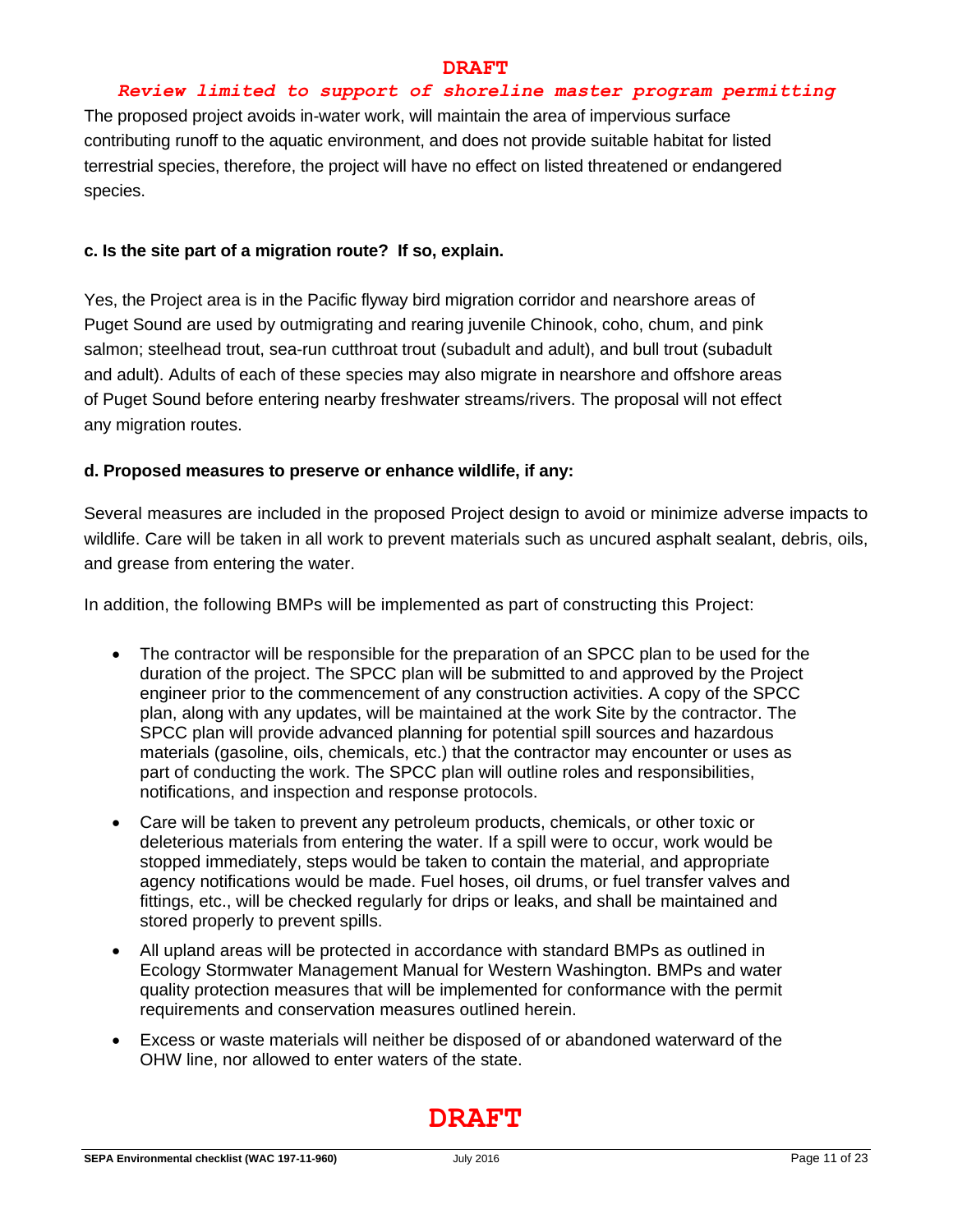#### *Review limited to support of shoreline master program permitting*

- The contractor will have a spill containment kit, including oil absorbent materials, on-Site to be used in the event of a spill, if any oil product is observed in the water.
- The contractor will be required to capture any debris associated with Project construction and not allow it to enter Puget Sound.
- Stormwater catch basins within the vicinity of the work area will be protected with inserts in accordance with Ecology Standard BMPs.

#### **e. List any invasive animal species known to be on or near the site.**

None known.

- *6. Energy and Natural Resources*[\[help\]](https://ecology.wa.gov/Regulations-Permits/SEPA/Environmental-review/SEPA-guidance/SEPA-checklist-guidance/SEPA-Checklist-Section-B-Environmental-elements/Environmental-elements-6-Energy-natural-resou)
- **a. What kinds of energy (electric, natural gas, oil, wood stove, solar) will be used to meet the completed project's energy needs? Describe whether it will be used for heating, manufacturing, etc.**

Electricity will be used for Site lighting.

**b. Would your project affect the potential use of solar energy by adjacent properties? If so, generally describe.**

The project will not affect the potential use of solar energy by adjacent properties.

**c. What kinds of energy conservation features are included in the plans of this proposal? List other proposed measures to reduce or control energy impacts, if any:**

During construction, construction vehicle idling will be minimized to reduce fuel consumption. Site illumination may include energy-efficient light fixtures. LED lighting is being considered for because of its energy-saving properties.

#### *7. Environmental Health*[\[help\]](https://ecology.wa.gov/Regulations-Permits/SEPA/Environmental-review/SEPA-guidance/SEPA-checklist-guidance/SEPA-Checklist-Section-B-Environmental-elements/Environmental-elements-7-Environmental-health)

**a. Are there any environmental health hazards, including exposure to toxic chemicals, risk of fire and explosion, spill, or hazardous waste, that could occur as a result of this proposal? If so, describe.**

**1) Describe any known or possible contamination at the site from present or past uses.**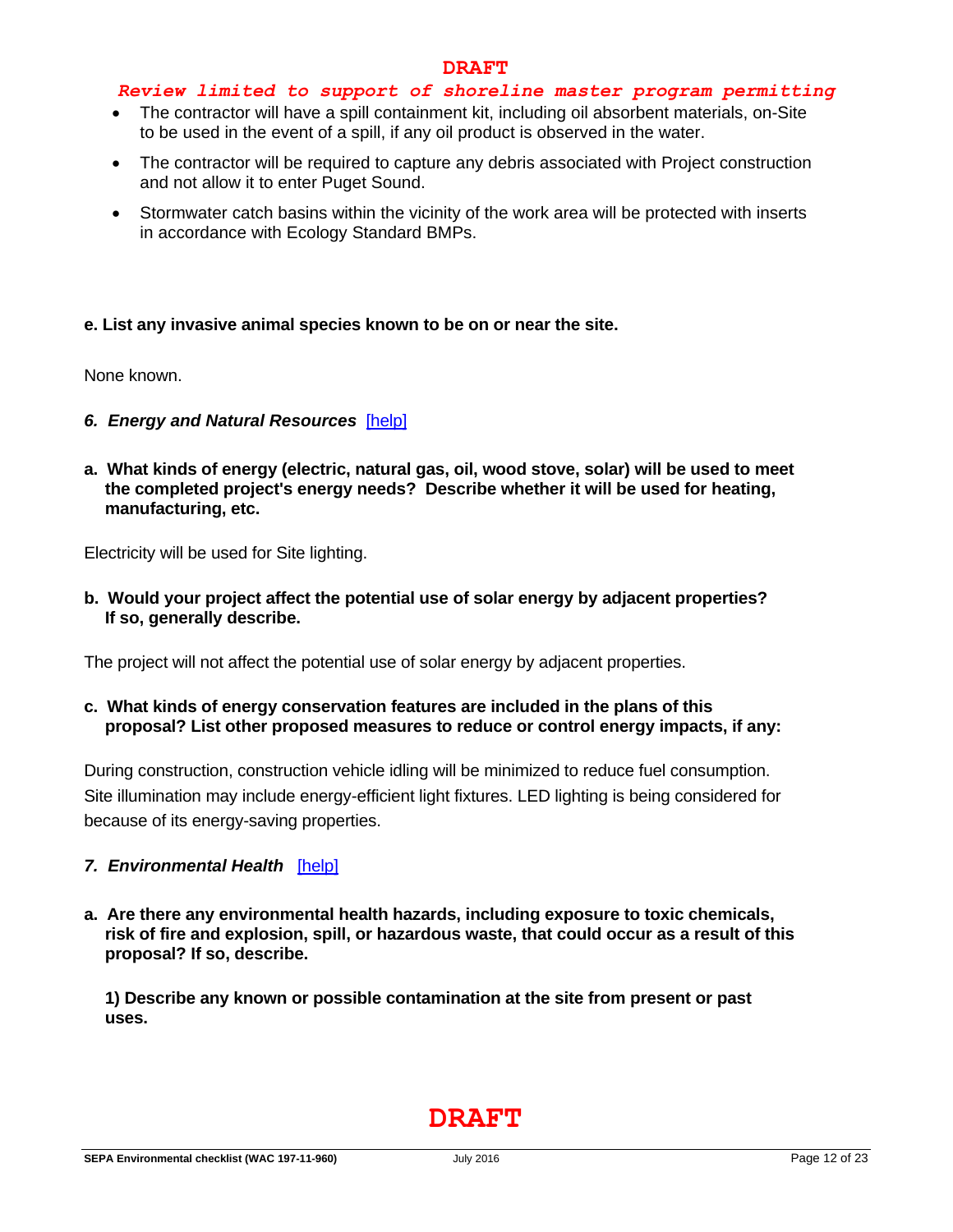#### *Review limited to support of shoreline master program permitting*

The Ecology What's in My Neighborhood database identifies five sites within 0.25 miles of the Site, in which three are noted as cleanup completed and the remaining two identified as cleanup started. There is no known contamination at the Site. Vehicles and equipment used for both construction activities and subsequent facility maintenance would include the use of fuels, oils, lubricants, and other petroleum-related products within the proposed project area. No increase to exposure of the materials or risks of fire or explosion is anticipated.

### **2) Describe existing hazardous chemicals/conditions that might affect project development and design. This includes underground hazardous liquid and gas transmission pipelines located within the project area and in the vicinity.**

None.

**3) Describe any toxic or hazardous chemicals that might be stored, used, or produced during the project's development or construction, or at any time during the operating life of the project.**

Chemicals associated with construction equipment, such as hydraulic fluid and diesel may be used by vehicles and equipment onsite during construction.

#### **4) Describe special emergency services that might be required.**

No special emergency services will be required for the proposal. No additional police, firefighting, or other emergency services, other than those that will normally be required at a construction site, will be necessary. Typical and temporary increases in this proposed public gathering space could create a small increase in the level of potential emergency services already associated with the adjacent commercial/recreational activities now occurring at the waterfront.

# **5) Proposed measures to reduce or control environmental health hazards, if any: BMPs will be used during construction to prevent spills.**

A health and safety plan will be completed that will document specific procedures to be followed if environmental health hazards are encountered. This plan will be onsite during construction. During construction, any spill of materials, such as diesel fuel and lubricating oil, will be cleaned up immediately.

No significant adverse effects associated with environmental health hazards that cannot be avoided or minimized are anticipated for the proposed Project.

#### *b. Noise*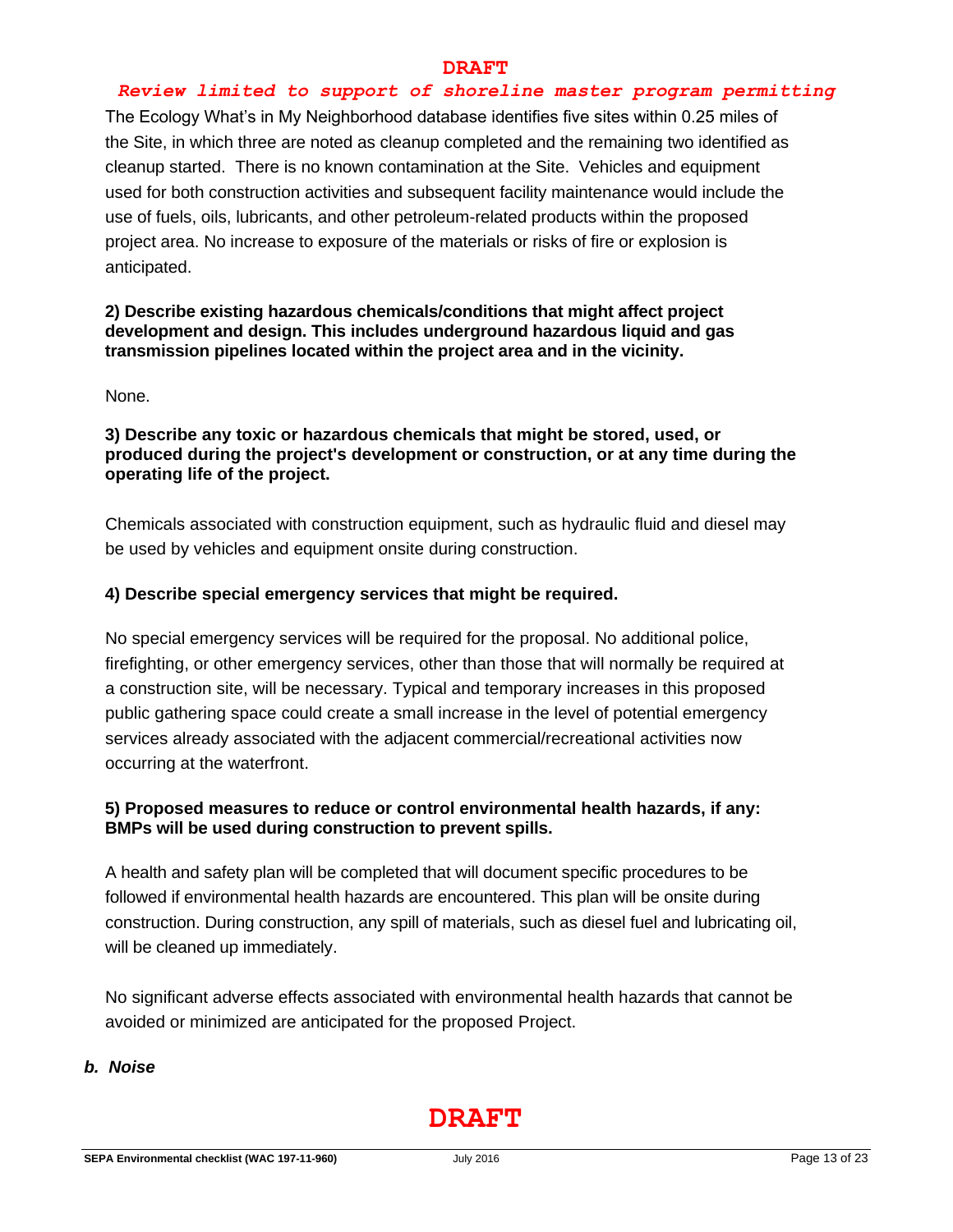#### *Review limited to support of shoreline master program permitting*

## **1) What types of noise exist in the area which may affect your project (for example: traffic, equipment, operation, other)?**

The noises that currently exist in the vicinity (vehicular traffic, railroad traffic, and ferry terminal) would not have an impact on the proposal. Existing noise will not affect the project.

## **2) What types and levels of noise would be created by or associated with the project on a short-term or a long-term basis (for example: traffic, construction, operation, other)? Indicate what hours noise would come from the site.**

Construction of the proposed Project will generate temporary short-term increases in noise levels at adjacent and nearby areas. Construction will be conducted in accordance with City of Mukilteo noise ordinance. Construction activities are expected to occur during daytime hours. If circumstances arise that require night work, the contractor will be required to adhere to all applicable City of Mukilteo noise regulations, including obtaining a variance if needed.

Noise associated with operations on the Site will be limited to public use at the parklet and Ivar's customers, and will be subject to noise restrictions provided in Mukilteo Municipal Code chapter 8.18.

The types of noise associated with the operation of the proposal after its completion would likely be similar to the types generated by existing uses in the vicinity.

#### **3) Proposed measures to reduce or control noise impacts, if any:**

Construction-industry BMPs will be incorporated into construction plans and contractor specifications, which may include, but are not limited to, the following: fitting construction equipment engines with adequate mufflers, intake silencers, or engine enclosures; and turning off construction equipment when not in use. Construction activities associated with the proposed project is not anticipated to occur during nighttime hours.

The proposed project would include practices to reduce construction noise. Examples include:

- Using properly sized and maintained mufflers, engine intake silencers, engine enclosures, and turning off idle equipment. Construction contracts would specify that mufflers be in good working order and that engine enclosures be used on equipment when the engine is the dominant source of noise.
- Although safety warning back-up alarms are exempt from noise ordinances, they often emit very annoying sounds from construction sites. A construction noise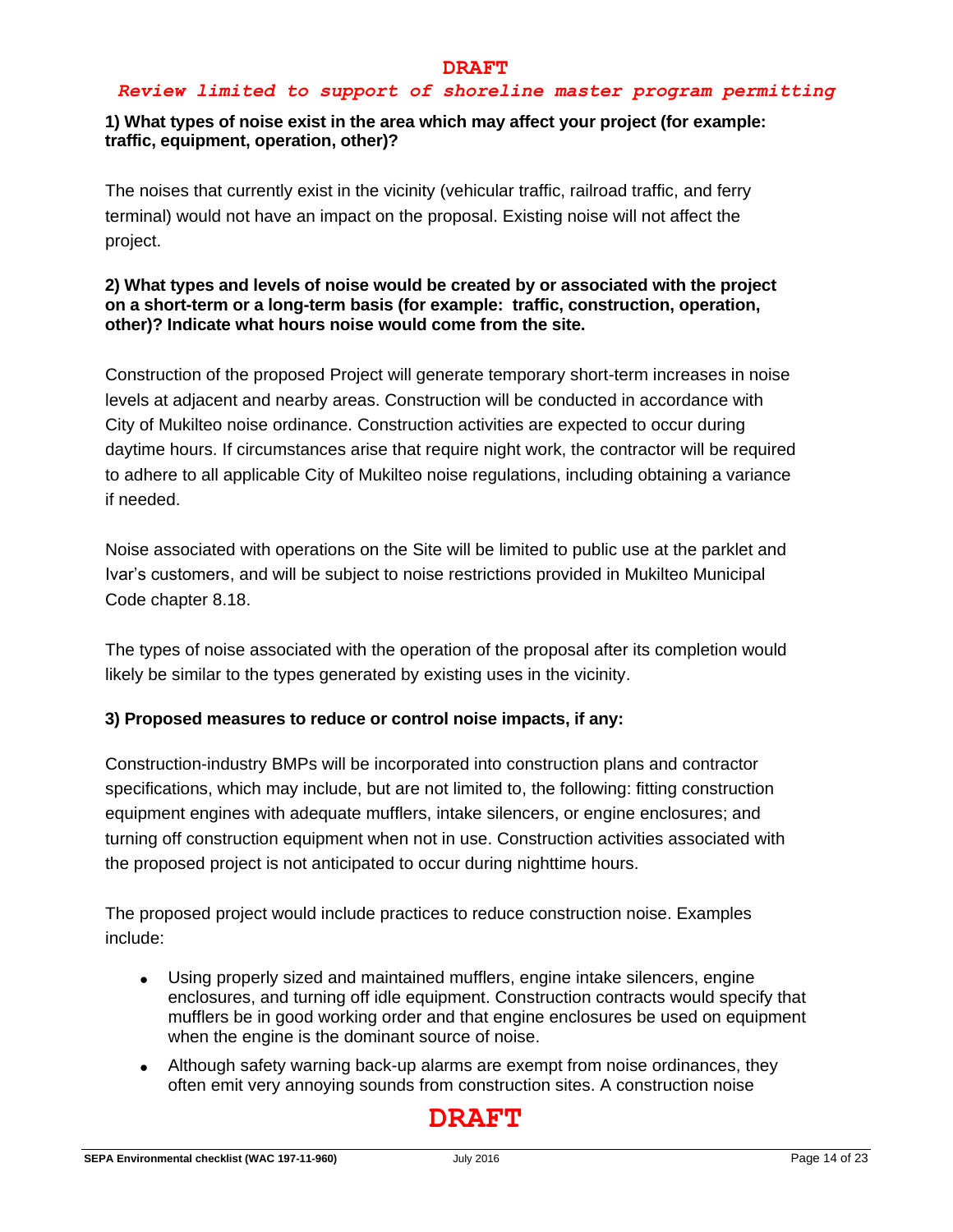#### *Review limited to support of shoreline master program permitting*

mitigation measure requiring all construction equipment be fitted with ambientsensing broadband alarms that broadcast a warning sound loud enough to be heard over background noise but without having to use a preset, maximum volume could be implemented. Another alternative that could be implemented would be to use broadband backup alarms instead of pure tone alarms. Such devices have been found to be very effective in reducing annoying noise from construction sites.

Use of the Site will be conducted in accordance with City of Mukilteo noise restrictions provided in Mukilteo Municipal Code Chapter 8.18. Any special events with the potential to generate noise beyond typical operations will be coordinated with the City of Mukilteo and adjacent neighboring properties.

#### *8. Land and Shoreline Use*[\[help\]](https://ecology.wa.gov/Regulations-Permits/SEPA/Environmental-review/SEPA-guidance/SEPA-checklist-guidance/SEPA-Checklist-Section-B-Environmental-elements/Environmental-elements-8-Land-shoreline-use)

#### **a. What is the current use of the site and adjacent properties? Will the proposal affect current land uses on nearby or adjacent properties? If so, describe.**

The Site is was part of the access road to the former location of the WSDOT Mukilteo Ferry and currently consists of asphalt paving and a small gravel area. The Site is bordered by Puget Sound to the north, Ivar's Restaurant to the east, Front Street to the south, and Losvar Condominiums to the west. The proposed project will provide option for outdoor seating for Ivar's and recreational opportunities to nearby residents and the larger community.

**b. Has the project site been used as working farmlands or working forest lands? If so, describe. How much agricultural or forest land of long-term commercial significance will be converted to other uses as a result of the proposal, if any? If resource lands have not been designated, how many acres in farmland or forest land tax status will be converted to nonfarm or nonforest use?**

No, the project is located in existing commercial/residential waterfront.

**1) Will the proposal affect or be affected by surrounding working farm or forest land normal business operations, such as oversize equipment access, the application of pesticides, tilling, and harvesting? If so, how:**

No, the project is located in existing commercial/residential waterfront.

#### **c. Describe any structures on the site.**

The Site is currently asphalt with a concrete block wall on the west side providing privacy/separation from Losvar Condominiums. A concrete bulkhead is also located along the shoreline of the Site.

#### **d. Will any structures be demolished? If so, what?**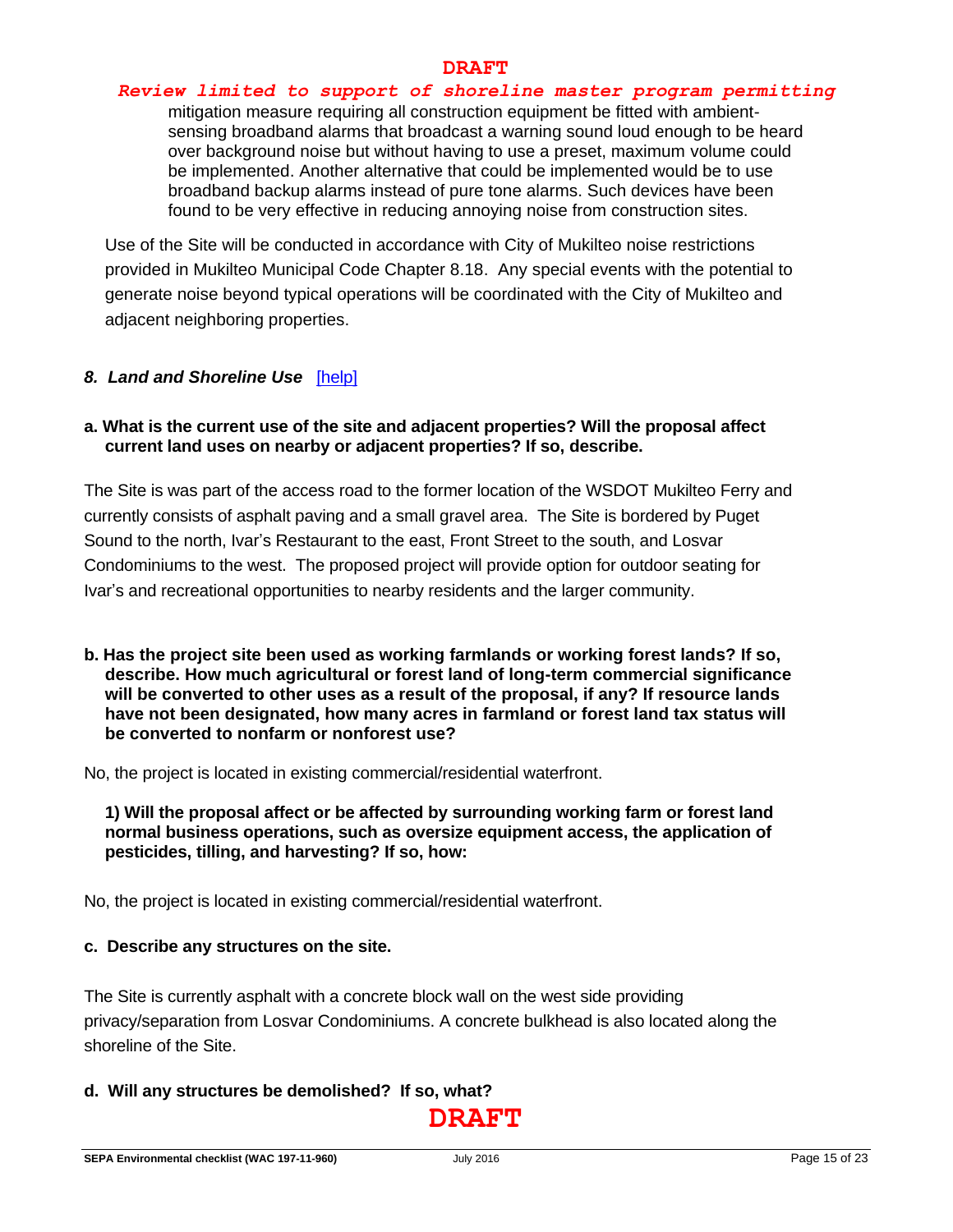## *Review limited to support of shoreline master program permitting*

No structures will be demolished as part of the proposed Project. The existing concrete block wall will be incorporated into the proposed site improvements.

#### **e. What is the current zoning classification of the site?**

The Site is zoned as Downtown Business (DB).

### **f. What is the current comprehensive plan designation of the site?**

The City of Mukilteo Comprehensive Plan identifies current zoning designation as Downtown Business (DB) with associated land use as "Commercial".

#### **g. If applicable, what is the current shoreline master program designation of the site?**

City of Mukilteo shoreline master program designation of the upland part of the Site as Urban Waterfront. The designation waterward of the ordinary high water line of Parcel No. 28040400203000 is Aquatic Urban, however no work will occur in that area of designation.

# **h. Has any part of the site been classified as a critical area by the city or county? If so, specify.**

The Site is also within a Flood Hazard Area (i.e. 100 year floodplain) and Shoreline Critical Area. City of Mukilteo Critical Areas mapping identifies the Site in an area where Geotechnical Report may be required for certain types of activities.

#### **i. Approximately how many people would reside or work in the completed project?**

The Parklet will not require additional Port staff for maintenance activities. Ivar's may have two to three additional staff during times when outdoor seating is available.

#### **j. Approximately how many people would the completed project displace?**

No displacement of people would occur as a result of the proposed Project.

#### **k. Proposed measures to avoid or reduce displacement impacts, if any:**

Not applicable. No displacement of people would occur as a result of the proposed Project.

### **L. Proposed measures to ensure the proposal is compatible with existing and projected land uses and plans, if any:**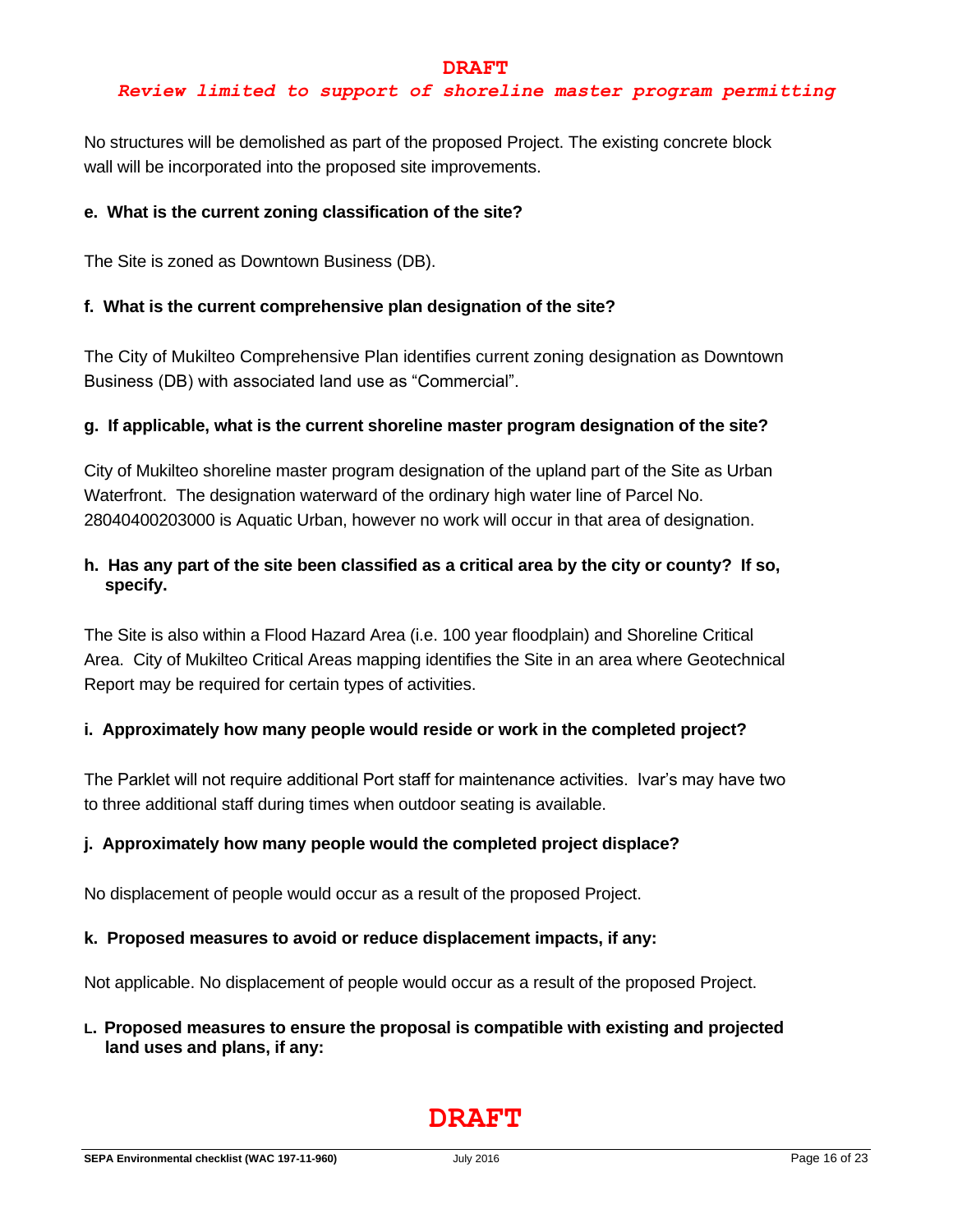### *Review limited to support of shoreline master program permitting*

The proposed use of the Site is consistent with the current and projected underlying zoning designation as well as the applicable provisions of the Mukilteo Shoreline Master Program and Mukilteo Comprehensive Plan. The Port will manage all improvements associated with this proposal in a manner that is fully consistent with the City of Mukilteo's adopted comprehensive plan, shoreline management master program, and all applicable development regulations. This proposal will not preclude future development of the site consistent with the 2016 City of Mukilteo Downtown Waterfront Master Plan or other subsequent City plans.

#### **m. Proposed measures to reduce or control impacts to agricultural and forest lands of long-term commercial significance, if any:**

Not applicable.

- *9. Housing*[\[help\]](https://ecology.wa.gov/Regulations-Permits/SEPA/Environmental-review/SEPA-guidance/SEPA-checklist-guidance/SEPA-Checklist-Section-B-Environmental-elements/Environmental-elements-9-Housing)
- **a. Approximately how many units would be provided, if any? Indicate whether high, middle, or low-income housing.**

No housing units will be provided as part of this Project.

**b. Approximately how many units, if any, would be eliminated? Indicate whether high, middle, or low-income housing.**

No housing units will be eliminated as part of this Project.

#### **c. Proposed measures to reduce or control housing impacts, if any:**

Not applicable.

#### 10. Aesthetics [\[help\]](https://ecology.wa.gov/Regulations-Permits/SEPA/Environmental-review/SEPA-guidance/SEPA-checklist-guidance/SEPA-Checklist-Section-B-Environmental-elements/Environmental-elements-10-Aesthetics)

### **a. What is the tallest height of any proposed structure(s), not including antennas; what is the principal exterior building material(s) proposed?**

The tallest element of the project will be approximately 10 feet. The existing concrete block wall on the Site is approximately 6 feet above existing grades, and decorative panels to be installed on the wall may extend up to 10 feet above existing grades.

#### **b. What views in the immediate vicinity would be altered or obstructed?**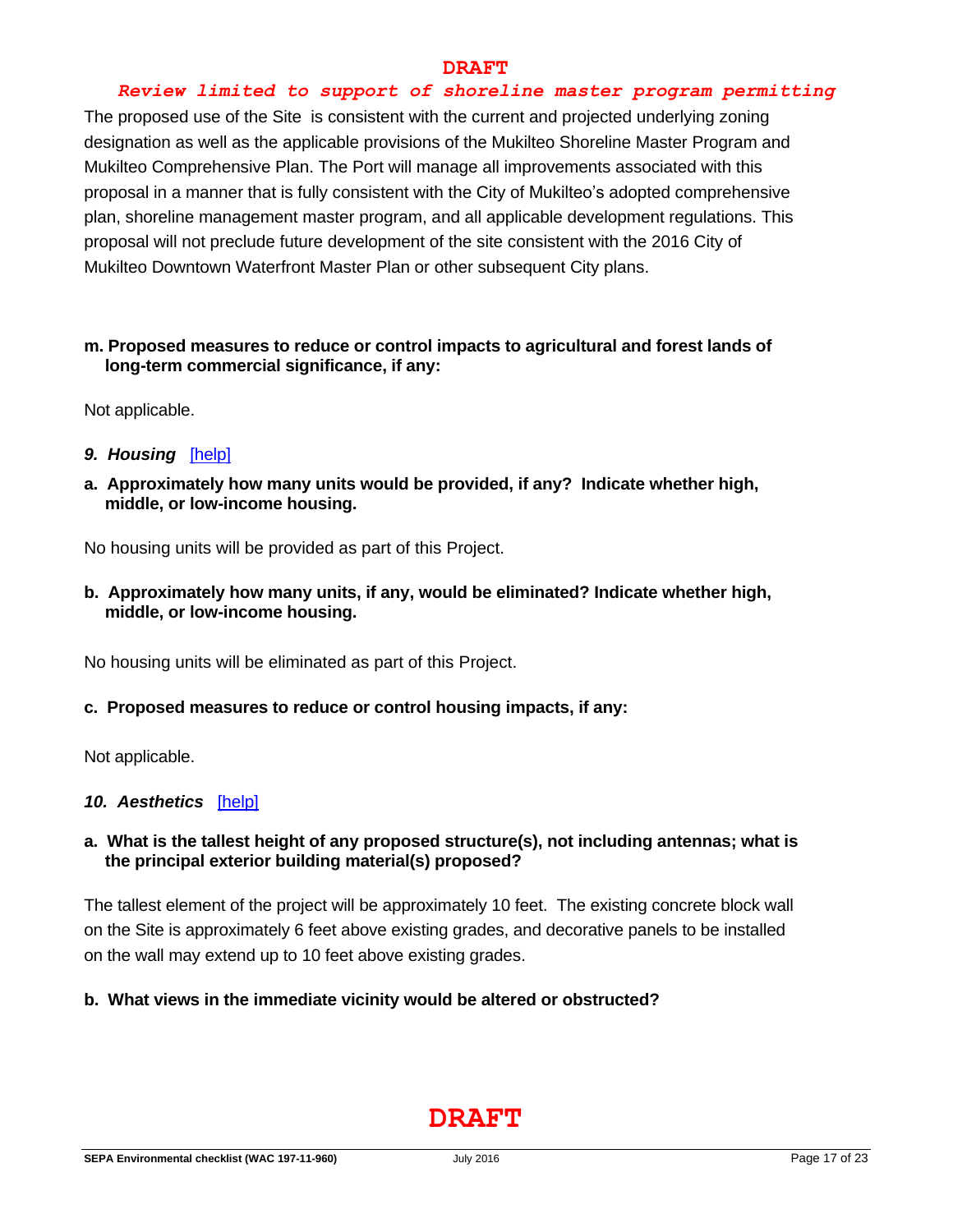#### *Review limited to support of shoreline master program permitting*

In accordance with the 2016 City of Mukilteo Downtown Waterfront Master Plan, a view corridor will be maintained from SR 525 to the sound, which includes the proposal area. The proposed light fixtures are located at the west edge of the site in order to preserve existing views.

#### **c. Proposed measures to reduce or control aesthetic impacts, if any:**

Light fixture size will be minimized for low-lighting, accent purposes only.

#### *11. Light and Glare*[\[help\]](https://ecology.wa.gov/Regulations-Permits/SEPA/Environmental-review/SEPA-guidance/SEPA-checklist-guidance/SEPA-Checklist-Section-B-Environmental-elements/Environmental-elements-11-Light-glare)

**a. What type of light or glare will the proposal produce? What time of day would it mainly occur?**

The Site will be provided with accent lighting on the concrete block wall. The intent is to provide soft, ambient lighting for parklet users in the evening hours. Light will be low-level.

# **b. Could light or glare from the finished project be a safety hazard or interfere with views?**

Light glow may be visible to adjacent property owners and residential areas located at higher elevations to the south of the Site. The lights will be shielded toward the Site as to minimize spillover onto adjacent properties. Consideration will be taken to avoid glare perceptible to drivers on Front Street and SR 525 and nearby residential properties. The proposed lighting is far less than that of the previous use at the Site by WSDOT Ferries.

#### **c. What existing off-site sources of light or glare may affect your proposal?**

There are no off-site sources of light or glare that will affect the proposed Project.

#### **d. Proposed measures to reduce or control light and glare impacts, if any:**

The lights will be shielded toward the Site to minimize spillover onto adjacent properties, roads and the waterway. The type of light is anticipated to be softer, ambient lighting with a decorative element to enhance the parklet experience in the evening hours.

#### *12. Recreation*[\[help\]](https://ecology.wa.gov/Regulations-Permits/SEPA/Environmental-review/SEPA-guidance/SEPA-checklist-guidance/SEPA-Checklist-Section-B-Environmental-elements/Environmental-elements-12-Recreation)

**a. What designated and informal recreational opportunities are in the immediate vicinity?**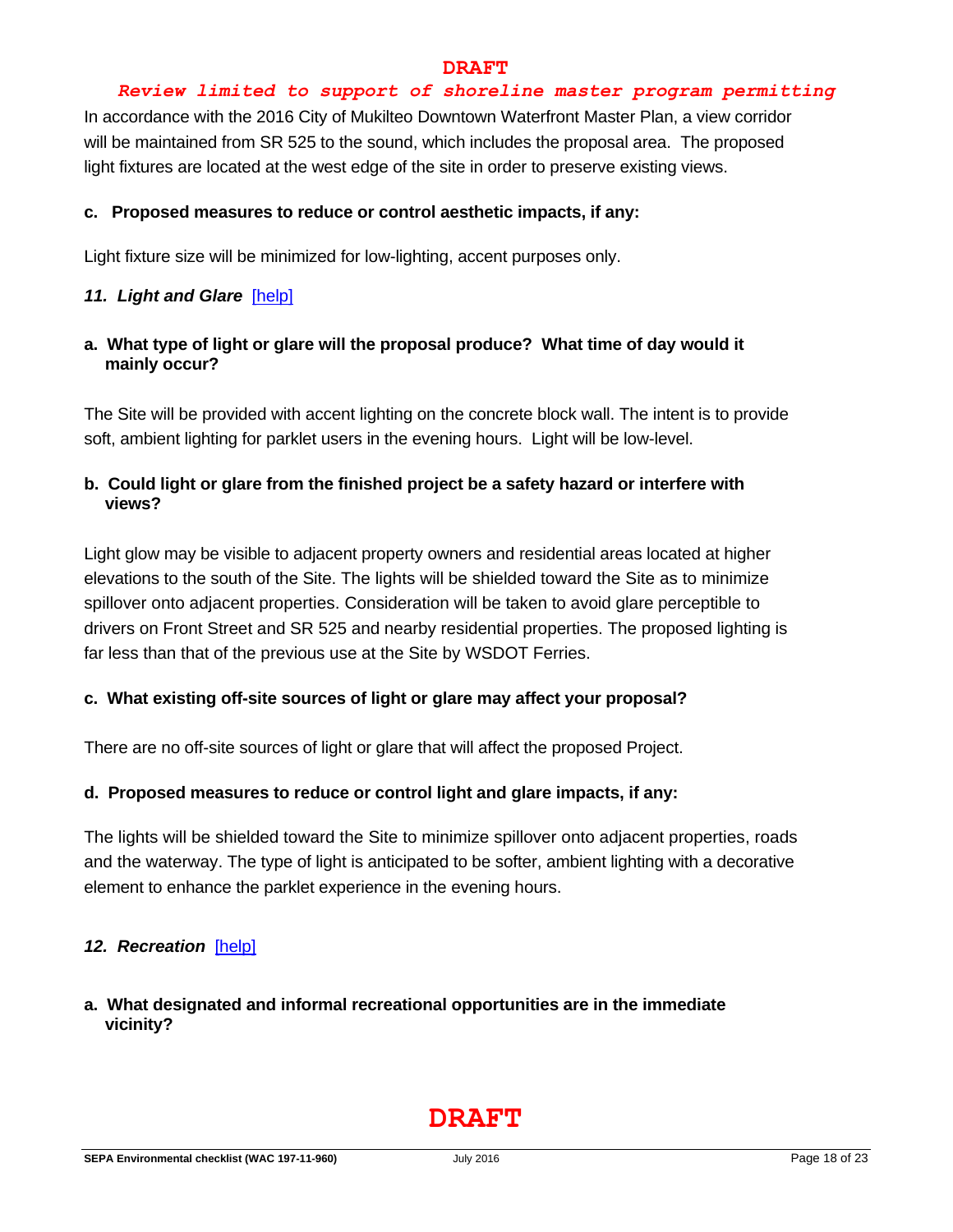## *Review limited to support of shoreline master program permitting*

The Site is currently open to pedestrian traffic and provides viewing access to the shoreline. The City of Mukilteo Community Beach Park (796 Front Street) is located approximately 400 ft east of the site and the City's Lighthouse Park is located approximately 350 feet west of the site.

The site is adjacent to sidewalk that connects to the City of Mukilteo Lower Japanese Gulch Park, Rosehill Community Center, Barbara Brennon Dobro Park, Totem Park, and Byer's Park, and the Port's Edgewater Beach Park.

### **b. Would the proposed project displace any existing recreational uses? If so, describe.**

No displacements would occur and the project would enhance recreational use of the site. The main purpose of this project is to create a parklet for enjoyment by the public.

## **c. Proposed measures to reduce or control impacts on recreation, including recreation opportunities to be provided by the project or applicant, if any:**

The project would enhance recreational use of the site by improving public access and amenities. Enhancements include addition of benches and lighting, and aesthetic improvements including landscaping and surface treatment to the existing asphalt.

## *13. Historic and cultural preservation*[\[help\]](https://ecology.wa.gov/Regulations-Permits/SEPA/Environmental-review/SEPA-guidance/SEPA-checklist-guidance/SEPA-Checklist-Section-B-Environmental-elements/Environmental-elements-13-Historic-cultural-p)

# **a. Are there any buildings, structures, or sites, located on or near the site that are over 45 years old listed in or eligible for listing in national, state, or local preservation registers ? If so, specifically describe.**

No buildings occur on the site. The Washington Department of Archaeology and Historic Preservation (DAHP) Washington Information System for Architectural and Archaeological Records Data (WISAARD) database identifies the former Mukilteo Ferry Terminal (Property ID 115866) as Determined Not Eligible for historic property listing. In addition, the McConnell's Boathouse (Property ID 17731) adjacent to the site is listed as eligible for historic listing, however, the building appears to have been located in the area of the Silver Cloud Inn to the east of Ivar's.

Snohomish County Assessor data indicates that the adjacent building associated with Ivars was constructed in 1925.

**b. Are there any landmarks, features, or other evidence of Indian or historic use or occupation? This may include human burials or old cemeteries. Are there any material evidence, artifacts, or areas of cultural importance on or near the site? Please list any professional studies conducted at the site to identify such resources.**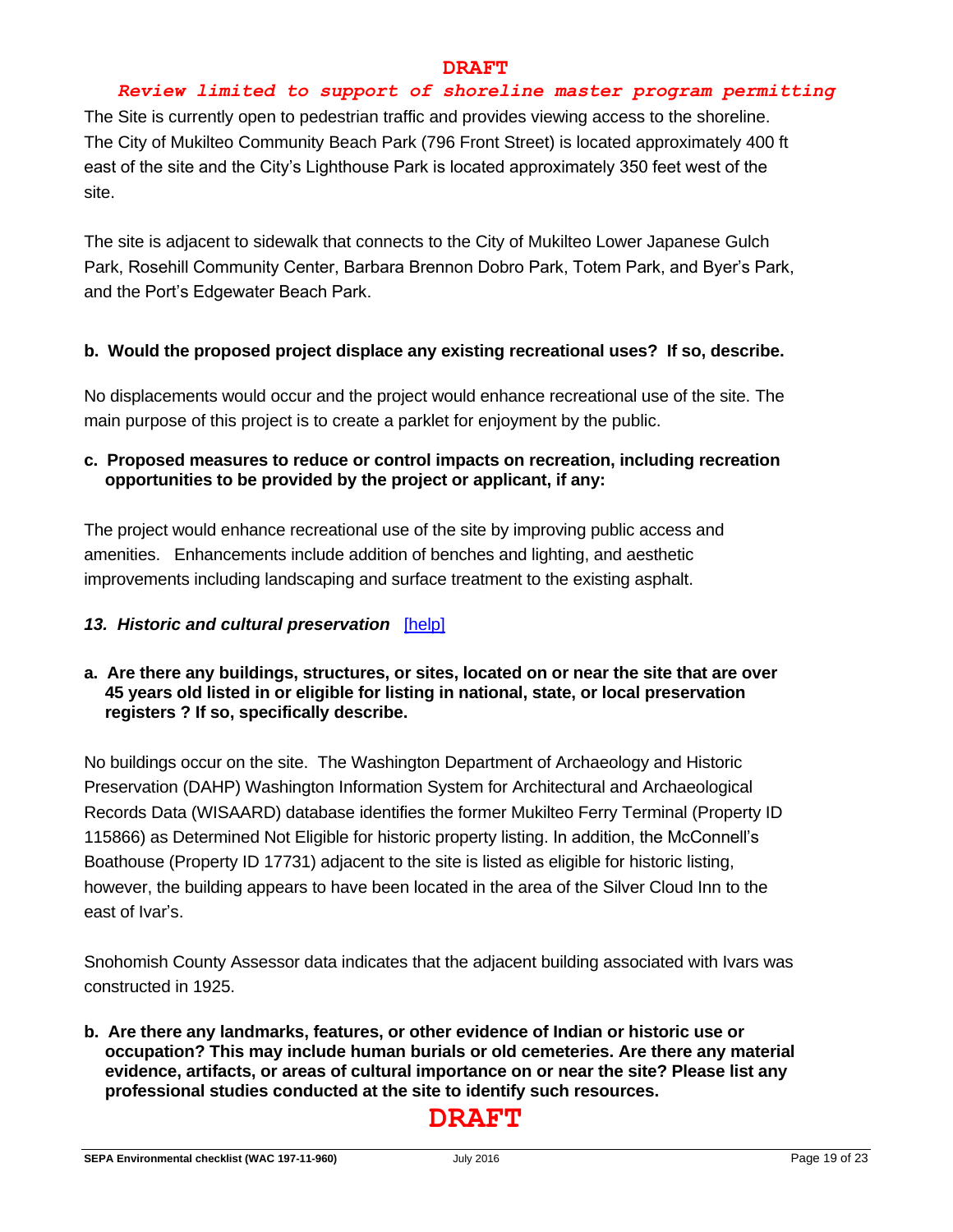# *Review limited to support of shoreline master program permitting*

The project site is in proximity to the Point Elliott Treaty site (45SN108) and the Mukilteo Shoreline Site (45SN393).

#### **c. Describe the methods used to assess the potential impacts to cultural and historic resources on or near the project site. Examples include consultation with tribes and the department of archeology and historic preservation, archaeological surveys, historic maps, GIS data, etc.**

WSDOT completed archaeological evaluation of the site as part of the Mukilteo Ferry Terminal project, which involved removal of the former ferry terminal building, asphalt paving, and construction of the wall on the site adjacent to the Losver Condominiums. The Port also consulted directly with the Washington Department of Archaeology and Historic Preservation to better understand the Site in order to avoid potential impacts.

### **d. Proposed measures to avoid, minimize, or compensate for loss, changes to, and disturbance to resources. Please include plans for the above and any permits that may be required.**

No potential adverse effects on historic or cultural resources are anticipated as no work will occur below asphalt currently over the site. Electrical buried utilities will be confined to the existing previously disturbed gravel area created when the footing of the concrete block wall was recently installed.

If required by an agency with jurisdiction, an Inadvertent Discovery Plan (IDP) will be prepared and will be provided to the construction contractor. The IDP would address procedures in case of an unanticipated discovery, notification procedures (including the State Historical Preservation Officer [SHPO] and affected tribes if any archaeological, historic, or culturally significant items are discovered; and the Snohomish County Medical Examiner, if any human remains are found), the authority to temporarily stop construction, and procedures to evaluate and recover intact materials.

# *14. Transportation*[\[help\]](https://ecology.wa.gov/Regulations-Permits/SEPA/Environmental-review/SEPA-guidance/SEPA-checklist-guidance/SEPA-Checklist-Section-B-Environmental-elements/Environmental-elements-14-Transportation)

### **a. Identify public streets and highways serving the site or affected geographic area and describe proposed access to the existing street system. Show on site plans, if any.**

The Site is adjacent to Front Street which is accessible from State Route 525 (Mukilteo Speedway. The project will maintain existing separation from the vehicle travel lanes on Front Street.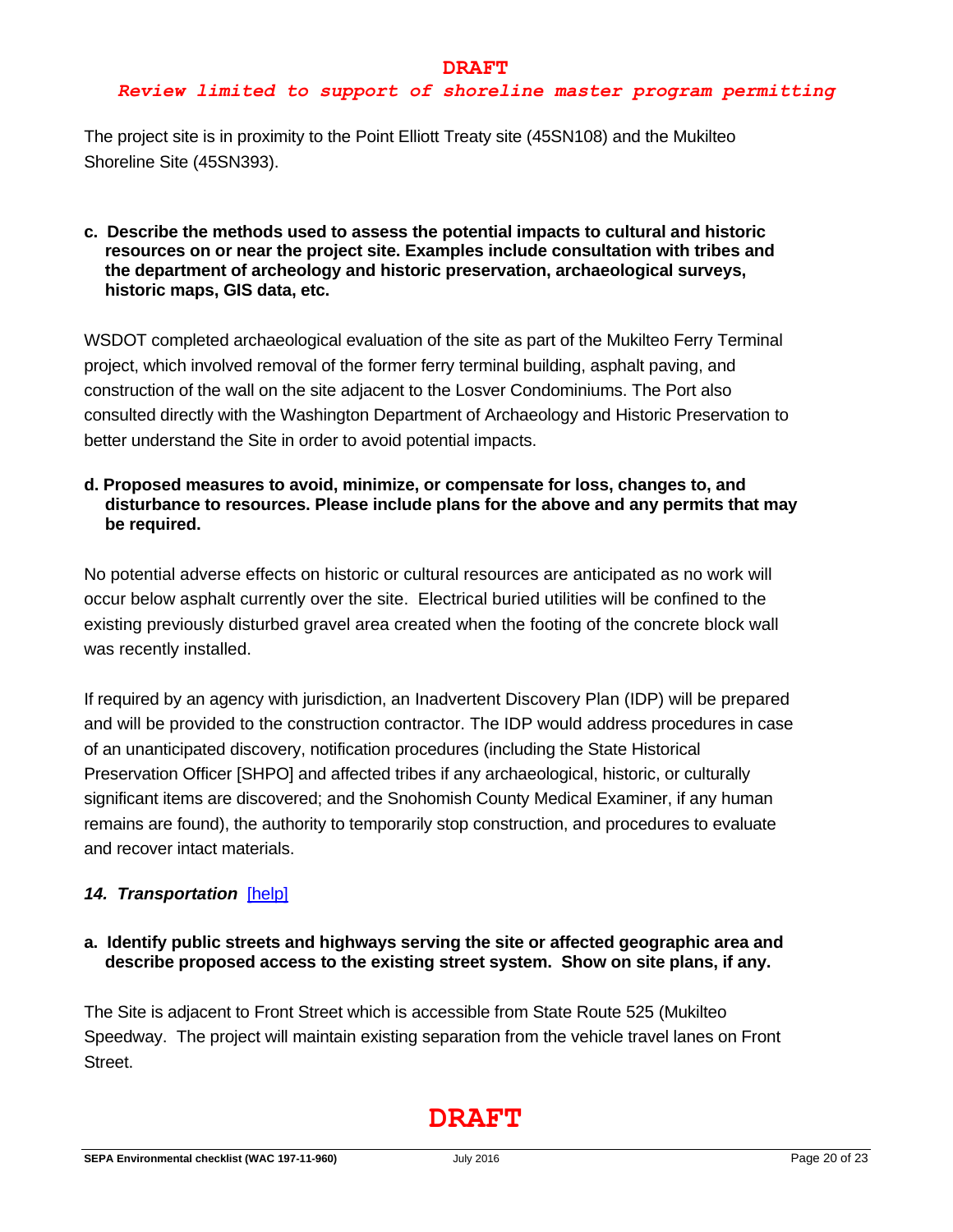# *Review limited to support of shoreline master program permitting*

# **b. Is the site or affected geographic area currently served by public transit? If so, generally describe. If not, what is the approximate distance to the nearest transit stop?**

The site is not served by public transit. However, the site is located approximately 800 ft northwest of the WSDOT Mukilteo Ferry Terminal and Mukilteo Station (served by Sound Transit, Community Transit, and Everett Transit).

## **c. How many additional parking spaces would the completed project or non-project proposal have? How many would the project or proposal eliminate?**

Additional parking is not required under City of Mukilteo code specifically for the parklet. However, the code does require additional parking associated with the Ivar's outdoor dining area. It is estimated that between 4 and 13 additional parking spaces may be required. Ivar's anticipates leasing parking from a neighboring property to satisfy City code requirements and will provide seasonal parking attendant to control use of the leased parking spaces.

# **d. Will the proposal require any new or improvements to existing roads, streets, pedestrian, bicycle or state transportation facilities, not including driveways? If so, generally describe (indicate whether public or private).**

The proposed Project includes replacement of the existing planter in the right of way in front of Ivar's, as well as installation of a new above grade planter to separate the parklet from Front Street. It is anticipated that this planter will be fairly stout to act as an informal safety barrier.

# **e. Will the project or proposal use (or occur in the immediate vicinity of) water, rail, or air transportation? If so, generally describe.**

The proposed site is located approximately 800 ft northwest of the WSDOT Mukilteo Ferry Terminal and Sound Transit Mukilteo Station.

# **f. How many vehicular trips per day would be generated by the completed project or proposal? If known, indicate when peak volumes would occur and what percentage of the volume would be trucks (such as commercial and nonpassenger vehicles). What data or transportation models were used to make these estimates?**

Based on the minimal size of the parklet, it is not anticipated to be a primary destination point, but instead would be a secondary destination for people visiting other places at the waterfront. The minimal size and seasonal nature of the proposed Ivar's outdoor seating will not alter the number or frequency of delivery trucks serving Ivar's. Foot traffic is anticipated to be the primary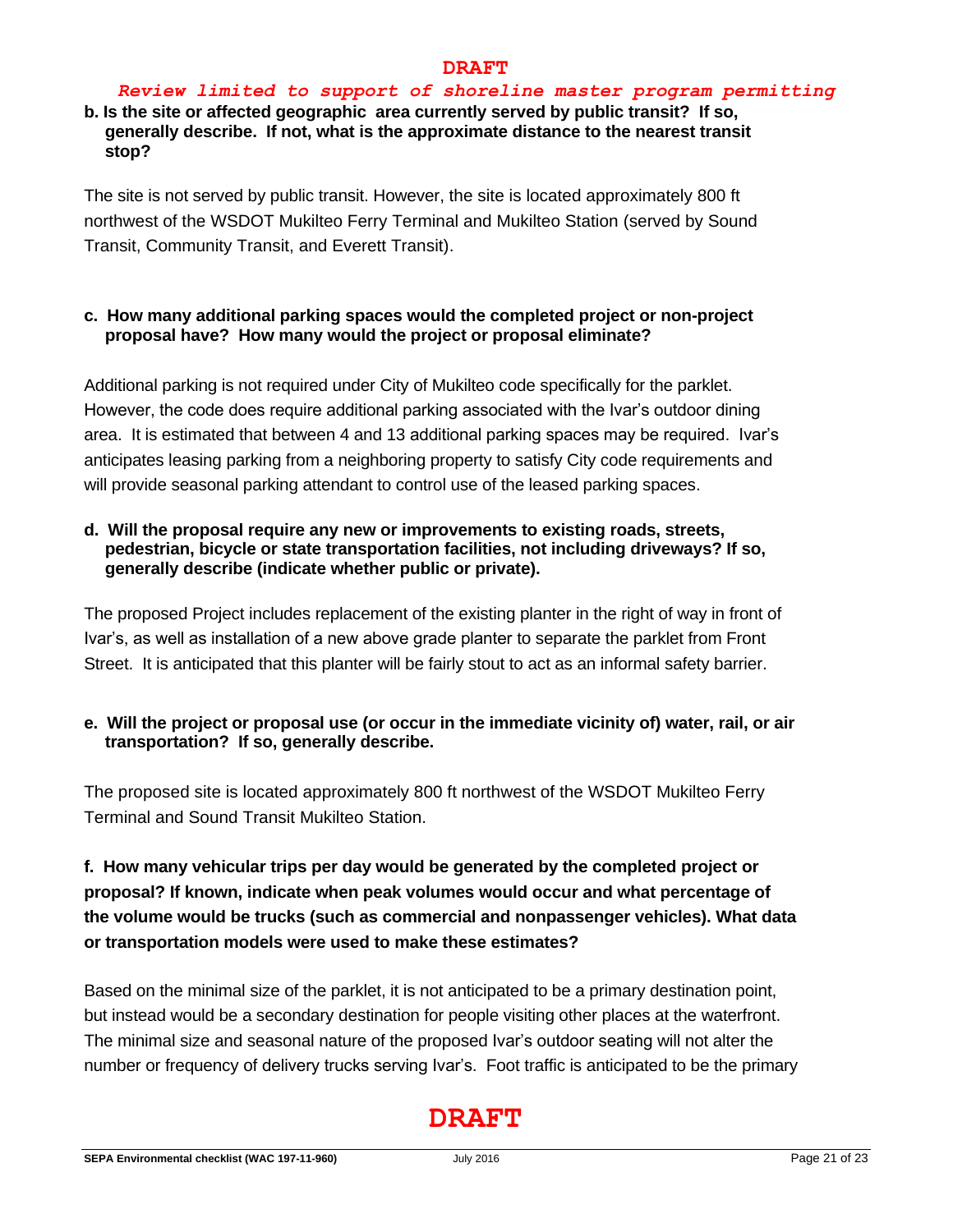# *Review limited to support of shoreline master program permitting*

source of Ivar's patrons, but any additional vehicles will be accommodated in the leased parking area.

# **g. Will the proposal interfere with, affect or be affected by the movement of agricultural and forest products on roads or streets in the area? If so, generally describe.**

The project will not interfere with, affect, or be affected by the movement of agricultural and forest products.

# **h. Proposed measures to reduce or control transportation impacts, if any:**

No traffic impacts are anticipated and no measures are proposed. It is estimated that between 4 and 13 additional parking spaces may be required associated with seasonal outdoor dining to be provided by Ivar's. Ivar's anticipates leasing parking from a neighboring property to satisfy City code requirements and will provide seasonal parking attendant to control use of the leased parking spaces.

# *15. Public Services*[\[help\]](https://ecology.wa.gov/Regulations-Permits/SEPA/Environmental-review/SEPA-guidance/SEPA-checklist-guidance/SEPA-Checklist-Section-B-Environmental-elements/Environmental-elements-15-Public-services)

# **a. Would the project result in an increased need for public services (for example: fire protection, police protection, public transit, health care, schools, other)? If so, generally describe.**

No significant increase in public services related to temporary construction activities is anticipated.

# **b. Proposed measures to reduce or control direct impacts on public services, if any.**

Proposed measures to reduce and control any direct impacts on public services will include ensuring that construction and operation of all proposed improvements will be done in full compliance with all applicable city, state, and federal building, safety, and environmental codes and standards and also in accordance with the Port's own BMPs for safety and environmental protection.

# *16. Utilities*[\[help\]](https://ecology.wa.gov/Regulations-Permits/SEPA/Environmental-review/SEPA-guidance/SEPA-checklist-guidance/SEPA-Checklist-Section-B-Environmental-elements/Environmental-elements-16-Utilities)

### **a. Circle utilities currently available at the site:**  electricity, natural gas, water, refuse service, telephone, sanitary sewer, septic system, other communications (Frontier cable)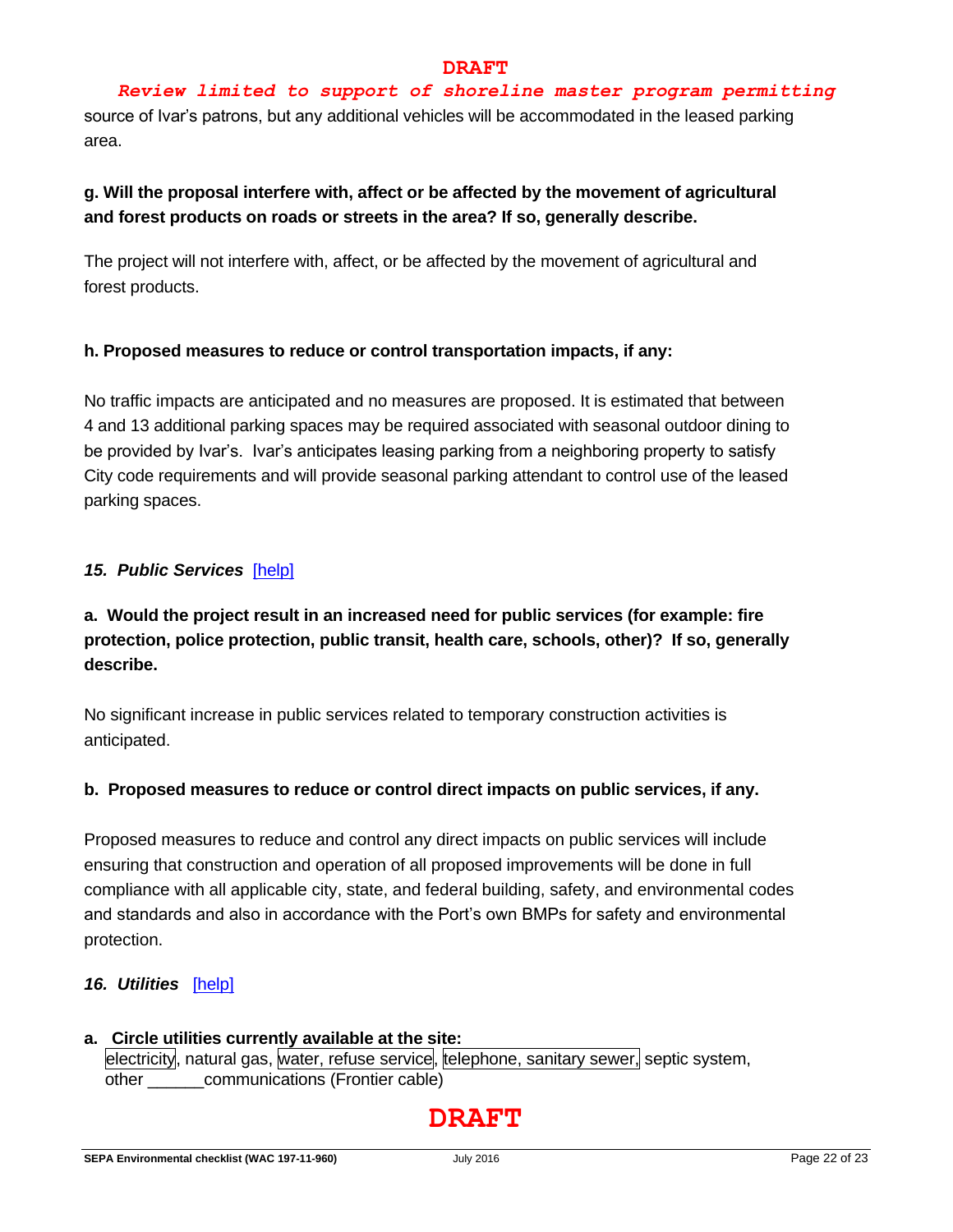**b. Describe the utilities that are proposed for the project, the utility providing the service, and the general construction activities on the site or in the immediate vicinity which might be needed.**

Electricity will be provided by the Snohomish County PUD. Water for the planters will be sourced from existing hose bibs at the adjacent Ivar's property.

### *C. Signature* **[[HELP](https://ecology.wa.gov/Regulations-Permits/SEPA/Environmental-review/SEPA-guidance/SEPA-checklist-guidance/SEPA-Checklist-Section-C-Signature)]**

The above answers are true and complete to the best of my knowledge. I understand that the lead agency is relying on them to make its decision.

| Signature:                       |  |  |
|----------------------------------|--|--|
| Name of signee _                 |  |  |
| Position and Agency/Organization |  |  |
| Date Submitted:                  |  |  |